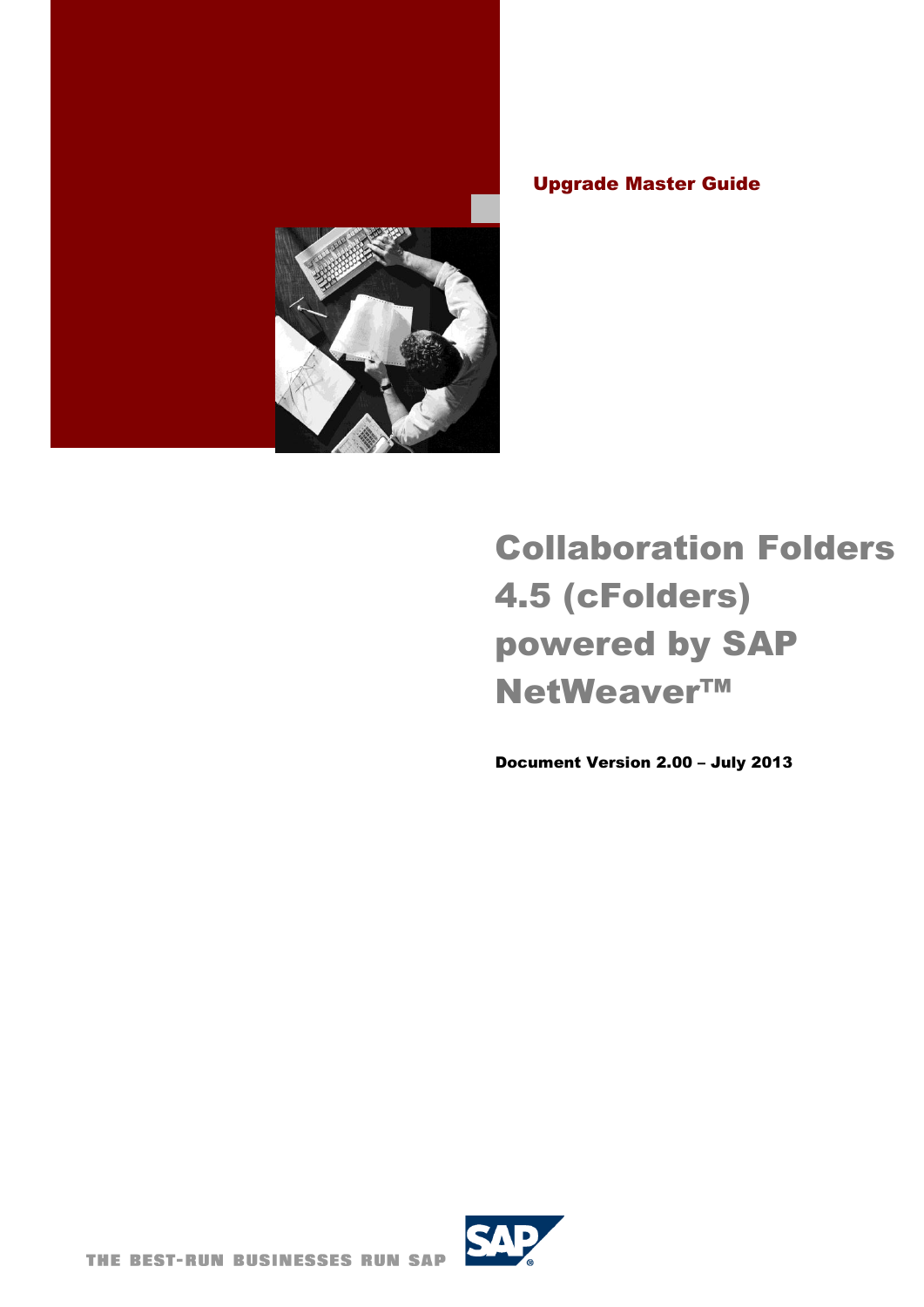SAP AG Dietmar-Hopp-Allee 16 69190 Walldorf Germany T +49/18 05/34 34 24 F +49/18 05/34 34 20 www.sap.com

# **Copyright**

© Copyright 2013 SAP AG. All rights reserved SAP Library document classification: PUBLIC No part of this publication may be reproduced or transmitted in any form or for any purpose without the express permission of SAP AG. The information contained herein may be changed without prior notice. Some software products marketed by SAP AG and its distributors contain proprietary software components of other software vendors. Microsoft, Windows, Excel, Outlook, PowerPoint, Silverlight, and Visual Studio are registered trademarks of Microsoft Corporation. IBM, DB2, DB2 Universal Database, System i, System i5, System p, System p5, System x, System z, System z10, z10, z/VM, z/OS, OS/390, zEnterprise, PowerVM, Power Architecture, Power Systems, POWER7, POWER6+, POWER6, POWER, PowerHA, pureScale, PowerPC, BladeCenter, System Storage, Storwize, XIV, GPFS, HACMP, RETAIN, DB2 Connect, RACF, Redbooks, OS/2, AIX, Intelligent Miner, WebSphere, Tivoli, Informix, and Smarter Planet are trademarks or registered trademarks of IBM Corporation. Linux is the registered trademark of Linus Torvalds in the United States and other countries. Adobe, the Adobe logo, Acrobat, PostScript, and Reader are trademarks or registered trademarks of Adobe Systems Incorporated in the United States and other countries. Oracle and Java are registered trademarks of Oracle and its affiliates. UNIX, X/Open, OSF/1, and Motif are registered trademarks of the Open Group. Citrix, ICA, Program Neighborhood, MetaFrame, WinFrame, VideoFrame, and MultiWin are trademarks or registered trademarks of Citrix Systems Inc. HTML, XML, XHTML, and W3C are trademarks or registered trademarks of W3C®, World Wide Web Consortium, Massachusetts Institute of Technology. Apple, App Store, iBooks, iPad, iPhone, iPhoto, iPod, iTunes, Multi-Touch, Objective-C, Retina, Safari, Siri, and Xcode are trademarks or registered trademarks of Apple Inc. IOS is a registered trademark of Cisco Systems Inc. RIM, BlackBerry, BBM, BlackBerry Curve, BlackBerry Bold, BlackBerry Pearl, BlackBerry Torch, BlackBerry Storm, BlackBerry Storm2, BlackBerry PlayBook, and BlackBerry App World are trademarks or registered trademarks of Research in Motion Limited. Google App Engine, Google Apps, Google Checkout, Google Data API, Google Maps, Google Mobile Ads, Google Mobile Updater, Google Mobile, Google Store, Google Sync, Google Updater, Google Voice, Google Mail, Gmail, YouTube, Dalvik and Android are trademarks or registered trademarks of Google Inc. INTERMEC is a registered trademark of Intermec Technologies Corporation. Wi-Fi is a registered trademark of Wi-Fi Alliance. Bluetooth is a registered trademark of Bluetooth SIG Inc. Motorola is a registered trademark of Motorola Trademark Holdings LLC. Computop is a registered trademark of Computop Wirtschaftsinformatik GmbH. SAP, R/3, SAP NetWeaver, Duet, PartnerEdge, ByDesign, SAP BusinessObjects Explorer, StreamWork, SAP HANA, and other SAP

products and services mentioned herein as well as their respective logos are trademarks or registered trademarks of SAP AG in Germany and other countries. Business Objects and the Business Objects logo, BusinessObjects, Crystal Reports, Crystal Decisions, Web Intelligence, Xcelsius, and other Business Objects products and services mentioned herein as well as their respective logos are trademarks or registered trademarks of Business Objects Software Ltd. Business Objects is an SAP company. Sybase and Adaptive Server, iAnywhere, Sybase 365, SQL Anywhere, and other Sybase products and services mentioned herein as well as their respective logos are trademarks or registered trademarks of Sybase Inc. Sybase is an SAP company. Crossgate, m@gic EDDY, B2B 360°, and B2B 360° Services are registered trademarks of Crossgate AG in Germany and other countries. Crossgate is an SAP company. All other product and service names mentioned are the trademarks of their respective companies. Data contained in this document serves informational purposes only. National product specifications may vary. These materials are subject to change without notice. These materials are provided by SAP AG and its affiliated companies ("SAP Group") for informational purposes only, without representation or warranty of any kind, and SAP Group shall not be liable for errors or omissions with respect to the materials. The only warranties for SAP Group products and services are those that are set forth in the express warranty statements accompanying such products and services, if any. Nothing herein should be construed as constituting an additional warranty.

### **Disclaimer**

Some components of this product are based on Java™. Any code change in these components may cause unpredictable and severe malfunctions and is therefore expressively prohibited, as is any decompilation of these components.

Any Java™ Source Code delivered with this product is only to be used by SAP's Support Services and may not be modified or altered in any way.

**Documentation in the SAP Service Marketplace**

You can find this documentation at the following Internet address:

service.sap.com/instguides.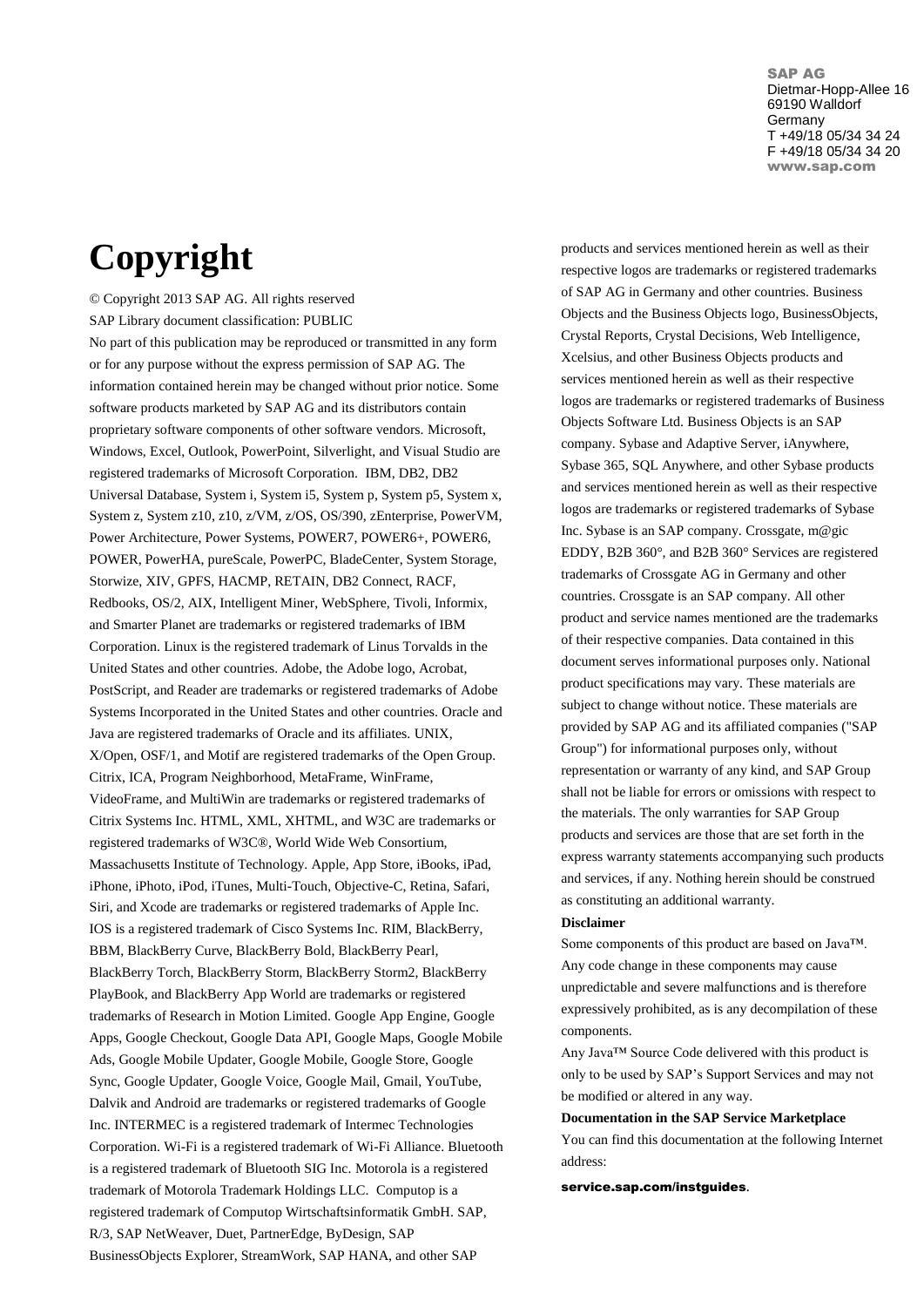

## Typographic Conventions

| <b>Type Style</b>           | <b>Represents</b>                                                                                                                                                                                                                                      |
|-----------------------------|--------------------------------------------------------------------------------------------------------------------------------------------------------------------------------------------------------------------------------------------------------|
| <b>Example Text</b>         | Words or characters that<br>appear on the screen. These<br>include field names, screen<br>titles, pushbuttons as well as<br>menu names, paths and<br>options.                                                                                          |
|                             | Cross-references to other<br>documentation                                                                                                                                                                                                             |
| Example text                | Emphasized words or phrases<br>in body text, titles of graphics<br>and tables                                                                                                                                                                          |
| <b>EXAMPLE TEXT</b>         | Names of elements in the<br>system. These include report<br>names, program names,<br>transaction codes, table names,<br>and individual key words of a<br>programming language, when<br>surrounded by body text, for<br>example, SELECT and<br>INCLUDE. |
| Example text                | Screen output. This includes file<br>and directory names and their<br>paths, messages, names of<br>variables and parameters,<br>source code as well as names<br>of installation, upgrade and<br>database tools.                                        |
| Example text                | Exact user entry. These are<br>words or characters that you<br>enter in the system exactly as<br>they appear in the<br>documentation.                                                                                                                  |
| <example text=""></example> | Variable user entry. Pointed<br>brackets indicate that you<br>replace these words and<br>characters with appropriate<br>entries.                                                                                                                       |
| EXAMPLE TEXT                | Keys on the keyboard, for<br>example, function keys (such as<br>F <sub>2</sub> ) or the ENTER key.                                                                                                                                                     |

## **Icons**

| Icon | <b>Meaning</b> |
|------|----------------|
|      | Caution        |
|      | Example        |
|      | Note           |
|      | Recommendation |
|      | Syntax         |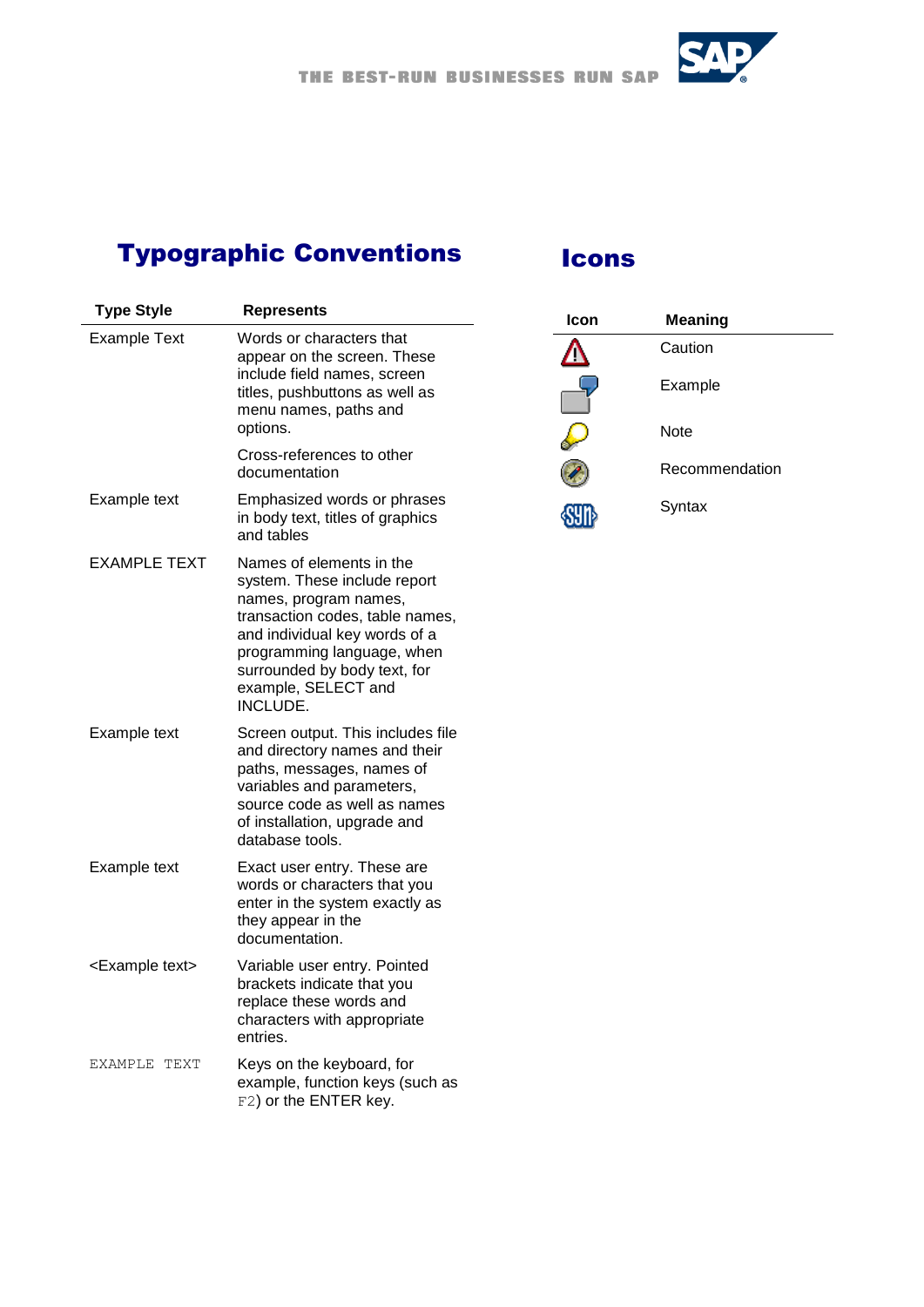

## The Main SAP Documentation Types

The following is an overview of the **most important** documentation types that you need in the various phases in the life cycle of an SAP solution.

### **Documentation types in the software life cycle**



## **Cross-phase documentation**

### **SAPterm**

SAPterm is SAP's terminology database. It contains SAP-specific vocabulary in over 30 languages, as well as many definitions and glossary entries in English and German.

Target group:

Relevant for all target groups

Current version:

Located in the *SAP Service Marketplace* at **service.sap.com/sapterm**

### **SAP Library**

The SAP Library is a collection of function- and process-oriented documentation for SAP components. The SAP Library also contains the Business Scenario Descriptions.

- Target group:
	- Consultants
	- System administrators
	- Project teams for implementations or upgrades
- Current version:
	- Located in the *SAP Help Portal* at **help.sap.com**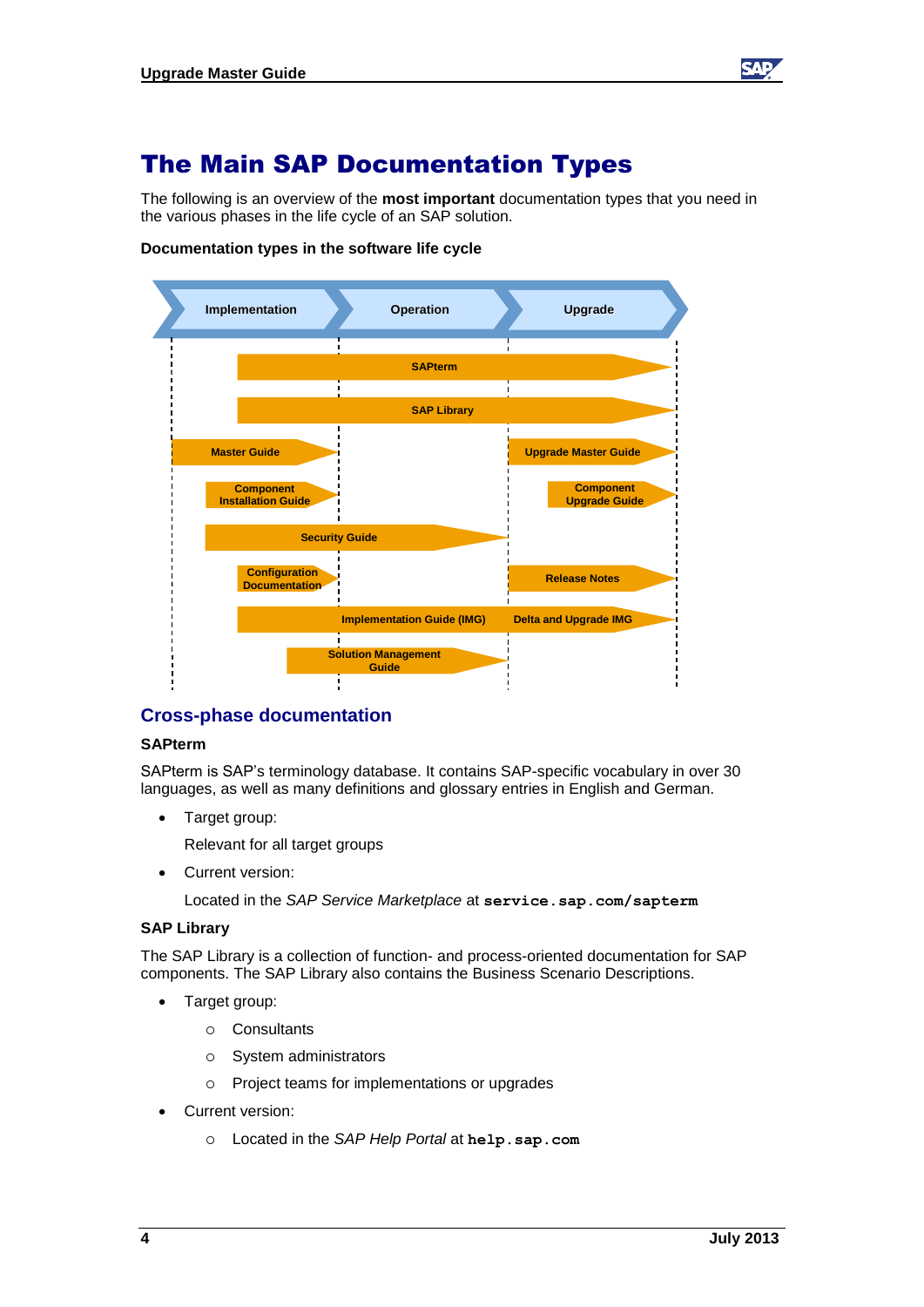

 Located also in the SAP *Service Marketplace* at **service.sap.com/ibc** (only the Business Scenario Descriptions)

### **Implementation Guide (IMG)**

The Implementation Guide is a tool for configuring the SAP system to meet customer requirements. Its structure and documentation are component-oriented.

- Target group:
	- o Solution consultants
	- Project teams for implementations or upgrades
- Current version:

In the SAP menu of the SAP system under *Tools Customizing IMG*

### **Security Guide**

The Security Guide describes the settings for a medium security level and offers suggestions for raising security levels. A collective security guide is available for the SAP NetWeaver technologies like SAP Web Application Server (SAP Web AS). This document contains general guidelines and suggestions about system security. Other technologies and individual applications have a Security Guide of their own.

- Target group:
	- Technology consultants
	- Solution consultants
	- Project teams for implementations or upgrades
- Current version:

Located in the *SAP Service Marketplace* at **service.sap.com/securityguide**

### **Implementation**

### **Master Guide**

The Master Guide is the starting point for implementing an SAP solution. It lists the required SAP components and third party applications that are required for each Business Scenario. It provides scenario-specific descriptions of preparation, execution, and follow-up of an implementation. It also offers references to other documents, such as Component Installation Guides and SAP Notes.

- Target group:
	- Technology consultants
	- System administrators
	- Project teams for implementations
- Current version:

Located in the *SAP Service Marketplace* at **service.sap.com/instguides**

### **Component Installation Guide**

The Component Installation Guide describes the technical implementation of an SAP component, taking into account the combinations of operating systems and databases. It does not describe any business-related configuration.

- Target group:
	- Technology consultants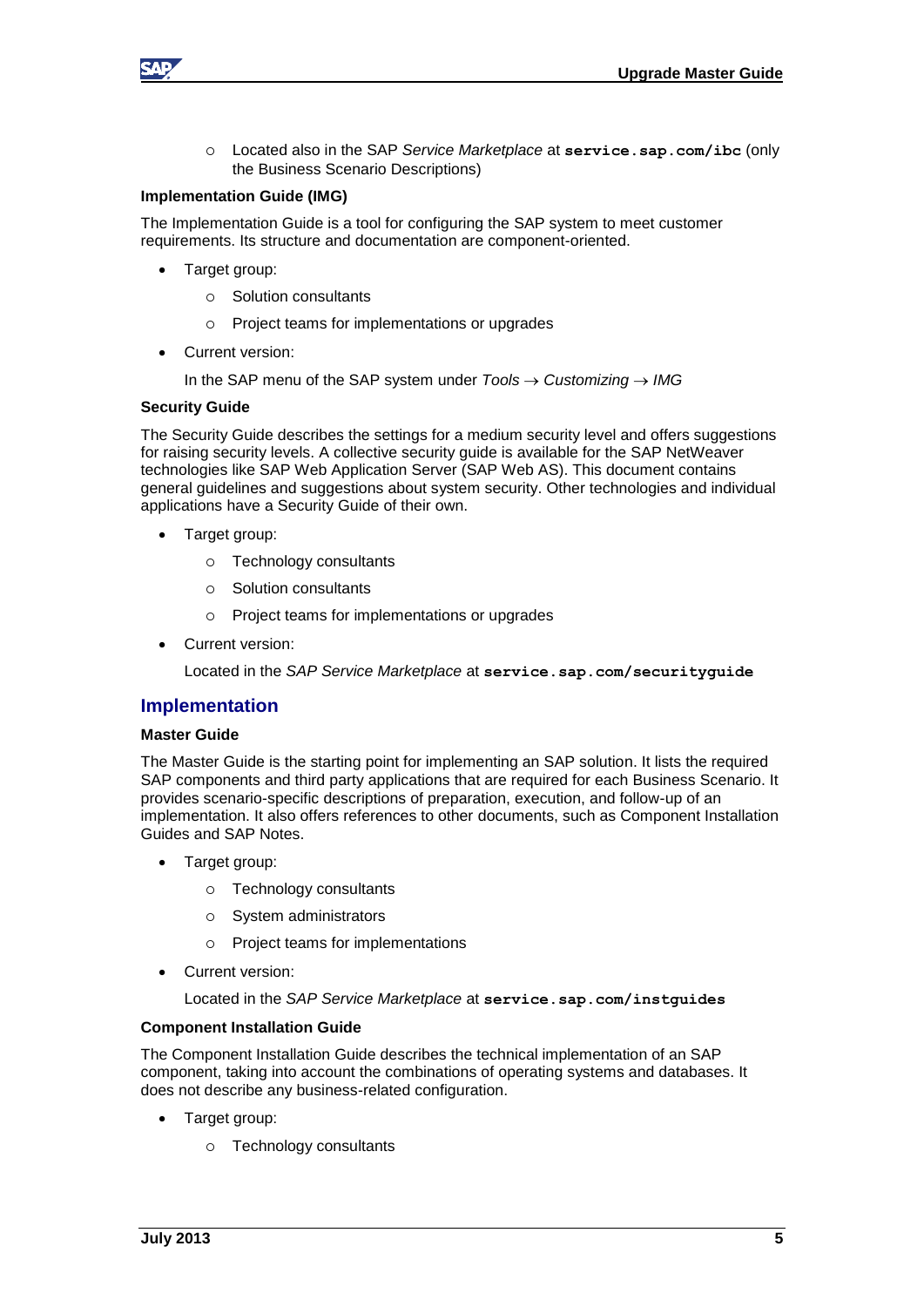

- Project teams for implementations
- Current version:

Located in the *SAP Service Marketplace* at **service.sap.com/instguides**

### **Configuration Documentation in SAP Solution Manager**

*SAP Solution Manager* is a tool with various functions, one of its main functions being the configuration of SAP solutions and Business Scenarios. It contains IMG activities, transactions, and so on, as well as documentation. Instead of the configuration documentation in *SAP Solution Manager*, there may be separate Business Scenario Configuration Guides in the *SAP Service Marketplace* for earlier shipments of the Business Scenarios.

- Target group:
	- o Solution consultants
	- Project teams for implementations
- Current version:
	- o In SAP Solution Manager
	- Located in the *SAP Service Marketplace* at **service.sap.com/ibc**

## **Production operation**

### **Solution Management Guide**

The Solution Management Guide is the starting point for operating an SAP solution. The guide refers users to the tools and documentation that are needed to carry out various tasks, such as monitoring, backup/restore, master data maintenance, transports, and tests. It also refers users to other documents, for example the SAP Library, the Master Guide, and the Component Management Guides.

- Target group:
	- System administrators
	- Technology consultants
	- o Solution consultants
	- Project teams for implementations or upgrades
- Current version:

Located in the *SAP Service Marketplace* at **service.sap.com/instguides**

## **Upgrade**

### **Upgrade Master Guide**

The Upgrade Master Guide is the starting point for upgrading the Business Scenarios of an SAP solution. It provides scenario-specific descriptions of preparation, execution, and followup of an upgrade. It also refers to other documents, such as the Component Upgrade Guides and SAP Notes. Instead of an Upgrade Master Guide, there may be several Business Scenario Upgrade Guides or a Solution Upgrade Guide for earlier shipments of the Business Scenarios of an SAP solution.

- Target group:
	- Technology consultants
	- Project teams for upgrades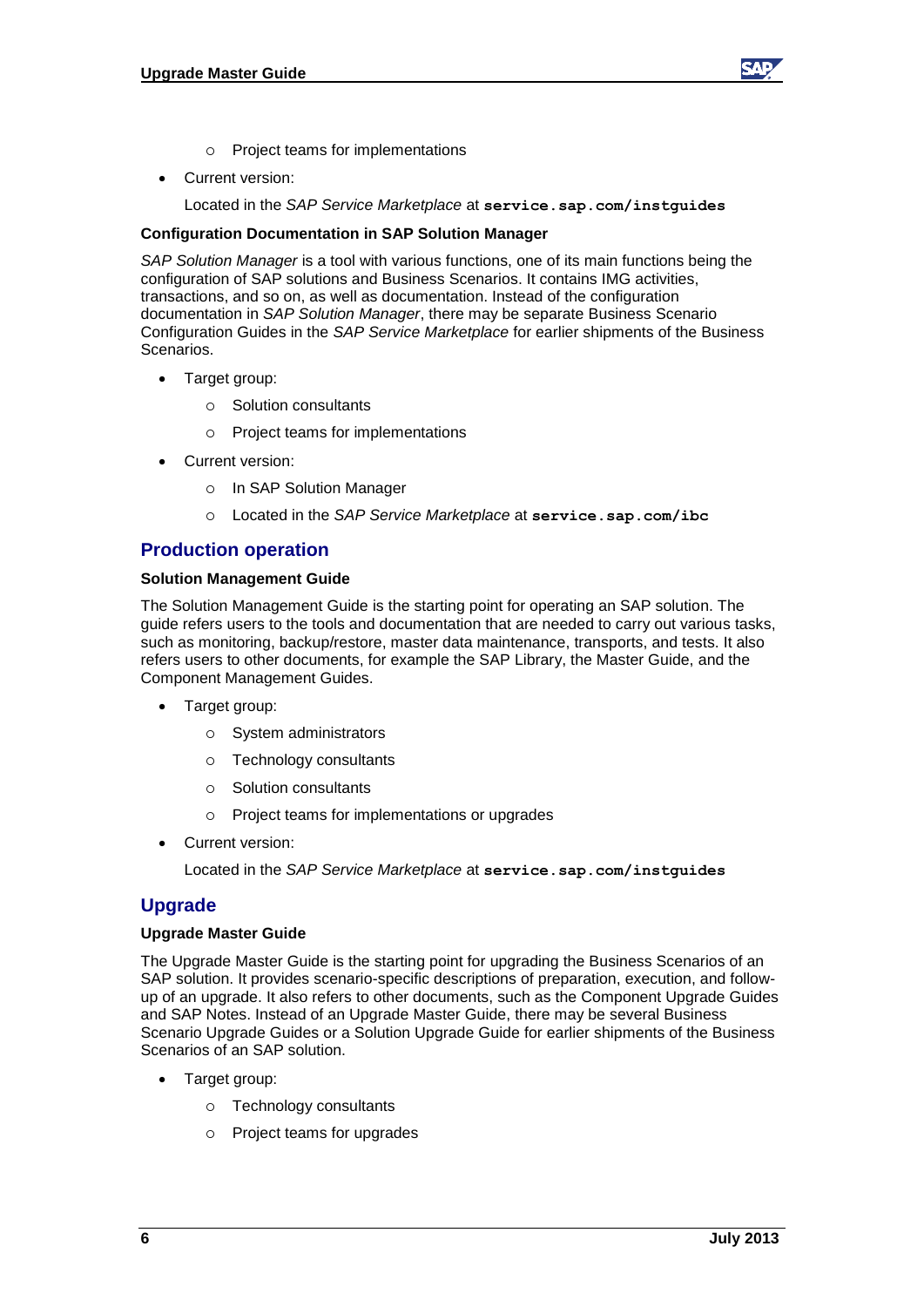

Current version:

Located in the *SAP Service Marketplace* at **service.sap.com/instguides**

### **Component Upgrade Guide**

The Component Upgrade Guide describes the technical upgrade of an SAP component, taking into account the combinations of operating systems and databases. It does not describe any business-related configuration.

- Target group:
	- Technology consultants
	- Project teams for upgrades
- **•** Current version:

Located in the *SAP Service Marketplace* at **service.sap.com/instguides**

### **Release Notes**

Release notes are documents that contain short descriptions of new features or changes in an SAP component since the previous release. Release notes about ABAP developments enable the SAP system to generate delta and upgrade IMGs.

- Target group:
	- Consultants
	- Project teams for upgrades
- Current version:
	- Located in the *SAP Service Marketplace* at **service.sap.com/releasenotes**
	- In the SAP menu of the SAP system under *Help Release information*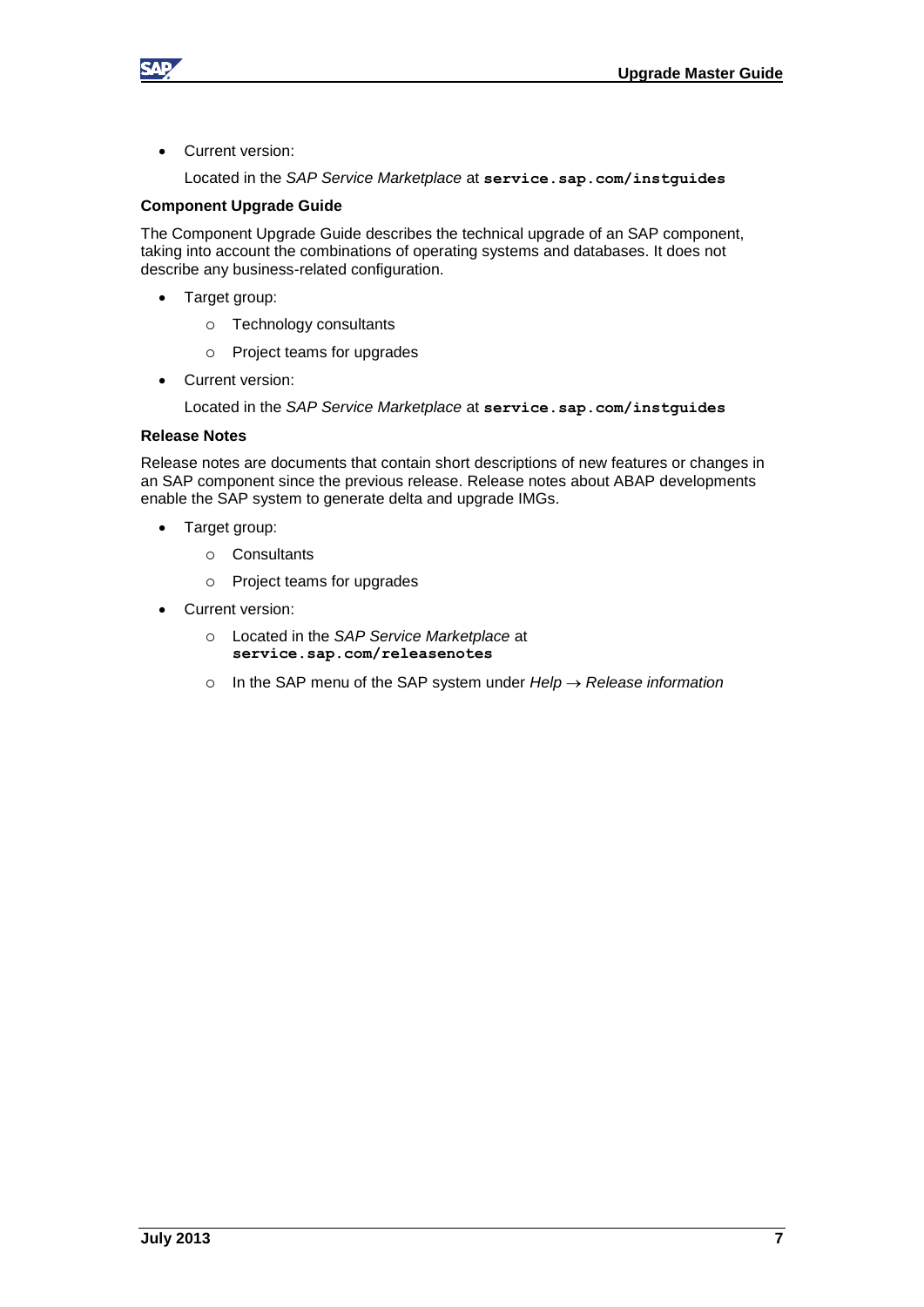

## **History**

The Upgrade Master Guide is regularly updated in *SAP Service Marketplace* at **service.sap.com/instguides**.



Make sure you have the latest version of the Upgrade Master Guide by checking *SAP Service Marketplace* immediately before starting the upgrade.

The following table provides an overview of the most important changes that were made in the latest versions.

| <b>Upgrade Master Guide Version</b> | <b>Important Changes</b>                                                    |
|-------------------------------------|-----------------------------------------------------------------------------|
| 1.00 (March 2010)                   | Initial Version                                                             |
| 2.00 (July 2013)                    | Validity extended for subsequent CPRXRPM versions<br>(chapter Introduction) |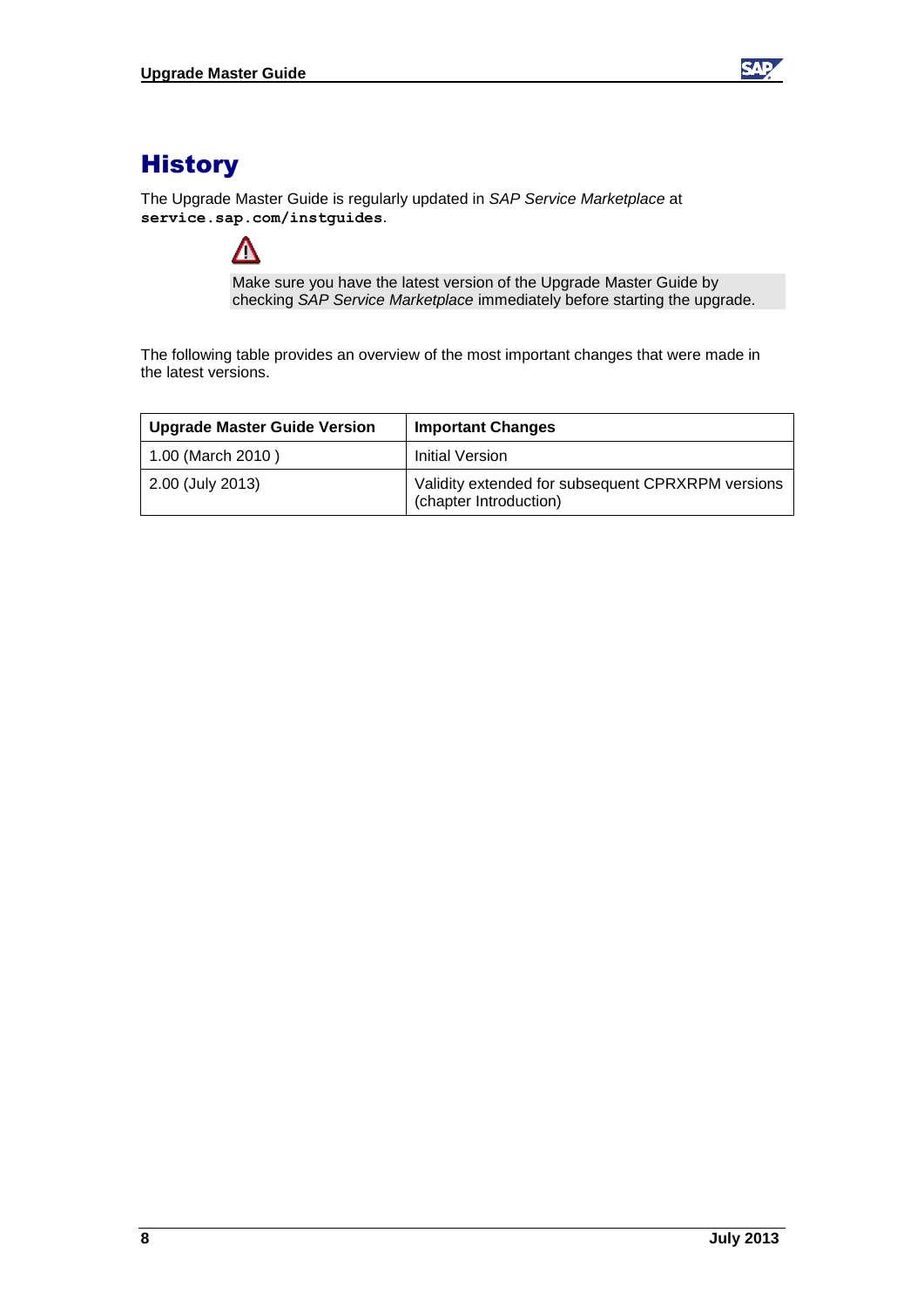## **Contents**

**SAP** 

| 1.2.3 Checking Integration Features and Restrictions 13 |  |
|---------------------------------------------------------|--|
|                                                         |  |
|                                                         |  |
|                                                         |  |
|                                                         |  |
|                                                         |  |
|                                                         |  |
|                                                         |  |
|                                                         |  |
|                                                         |  |
|                                                         |  |
|                                                         |  |
|                                                         |  |
|                                                         |  |
|                                                         |  |
|                                                         |  |
|                                                         |  |
|                                                         |  |
|                                                         |  |
|                                                         |  |
|                                                         |  |

<u> 1980 - Jan Samuel Barbara, político establecente de la provincia de la provincia de la provincia de la provi</u>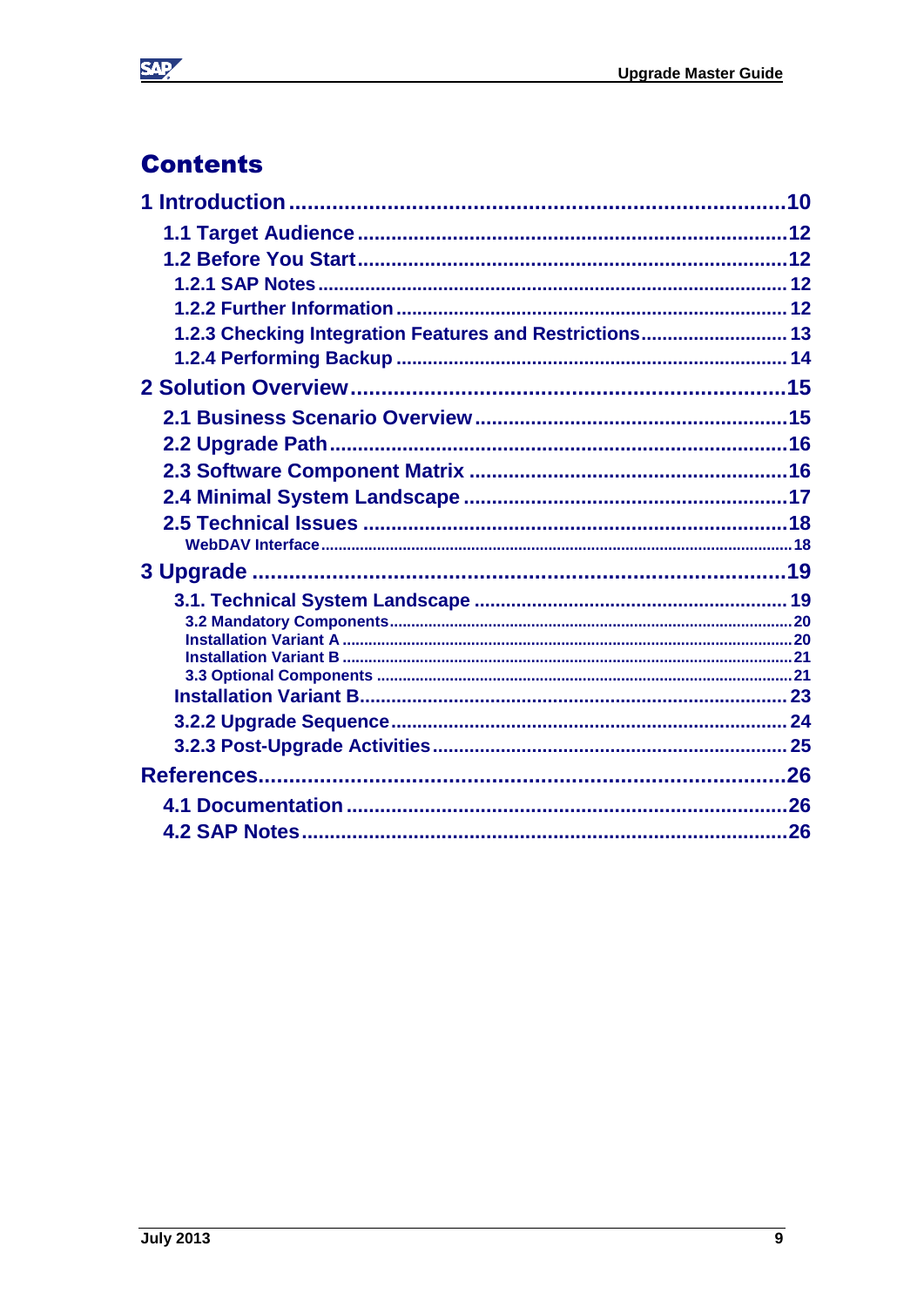

# **1 Introduction**

The Upgrade Master Guide provides a central starting point for the technical upgrade of your SAP solution.

> In **higher versions** of software component CPRXRPM (500\_702 and higher), the application cFolders remains **unchanged**, i.e. there is no new functionality regarding cFolders. Therefore the information about cFolders given within this guide for CPRXRPM 450\_700 **remains valid** similarly for the higher software component versions.

However be aware that **in case of higher versions** of CPRXRPM **some information** regarding CPRXRPM (e.g. SAP Notes) and/or required versions of related products or components (e.g. SAP NetWeaver) might be **changed**.

For that information, see the guides for the SAP Portfolio and Project Management release that is based on the **respective** CPRXRPM version (e.g. SAP Portfolio and Project Management 6.0 in case of software component version CPRXRPM 600\_740).

To facilitate the upgrade process, all information within this document is grouped under scenario-based aspects. You can choose from several business scenarios and find all the information that is relevant for the technical upgrade of a specific business scenario in an enclosed section.

## **Overview of the Main Sections**

The Upgrade Master Guide comprises the following main sections:

Before You Start

This section contains information about how to use this document, and references to related documentation and SAP Notes.

**Overview** 

This section contains:

- A short introduction to the solution
- $\circ$  Information about mandatory and optional software components and their minimum releases
- Information on how to set up a minimal system landscape for test and demo purposes
- Scenario-based sections

These sections contain the following information for each business scenario:

 An overview of the technical infrastructure including information about how the different components interact, and what protocols and interfaces are used

Depending on the amount of business functions and other aspects, such as security or performance, the production infrastructure may be different.

- $\circ$  Information about the overall upgrade sequence and subsequent steps
- Preparations and post-upgrade activities, if necessary
- References to related component upgrade guides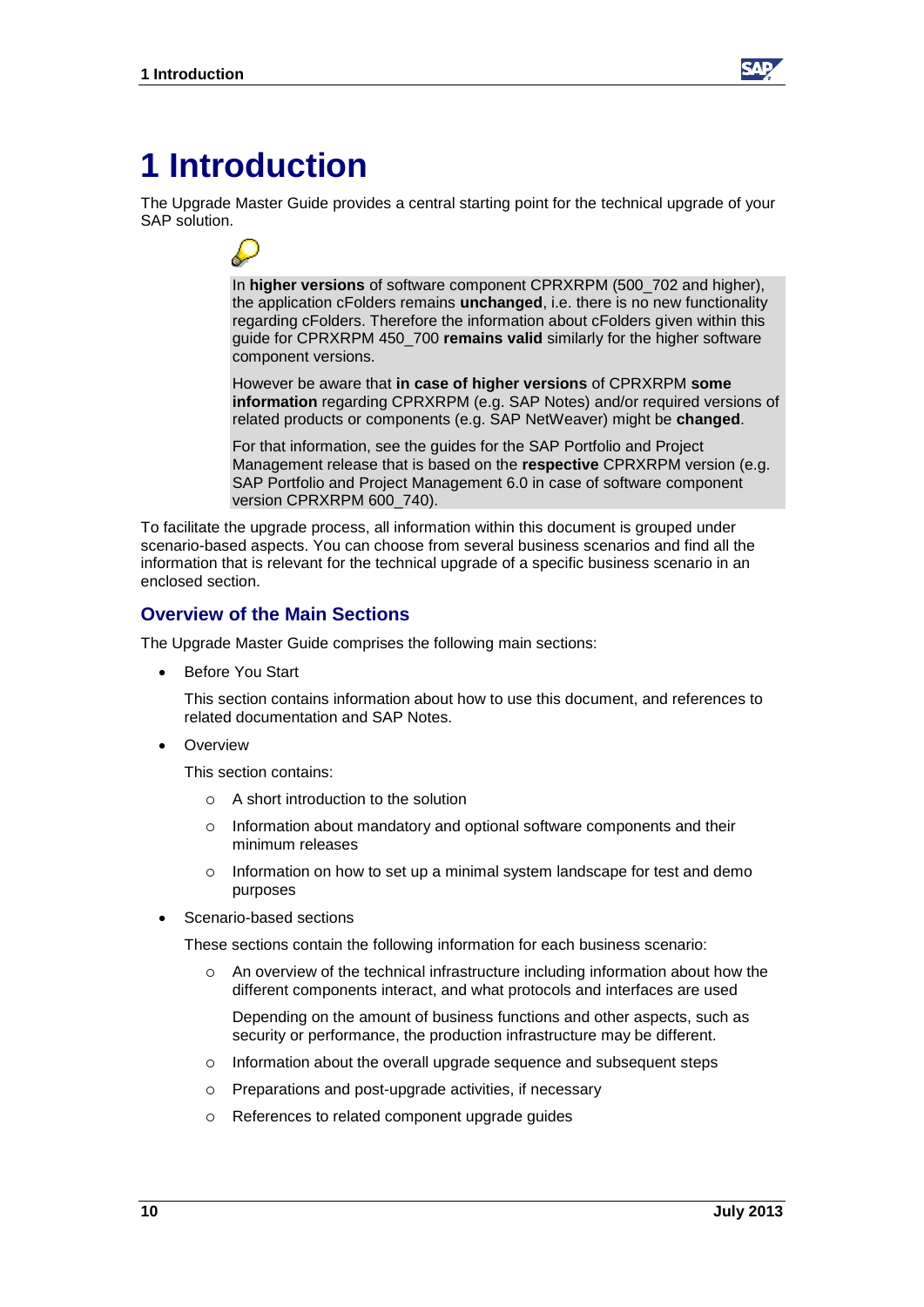



References

This section contains an overview of additional guides which, depending on the amount of business functions, are required to upgrade specific business scenarios.

## **See Also**

For the most up-to-date information about the technical upgrade of this SAP solution, and the latest installation and upgrade guides, see *SAP Service Marketplace* at **service.sap.com/instguides**.

We strongly recommend that you use the documents that are available on these pages. These guides are updated on a regular basis.

The technical implementation of this SAP solution is described in the documentation *Project and Portfolio Management Master Guide*. Refer to this documentation for information on new business scenarios and implementation options. It is available on *SAP Service Marketplace* at **service.sap.com/instguides**.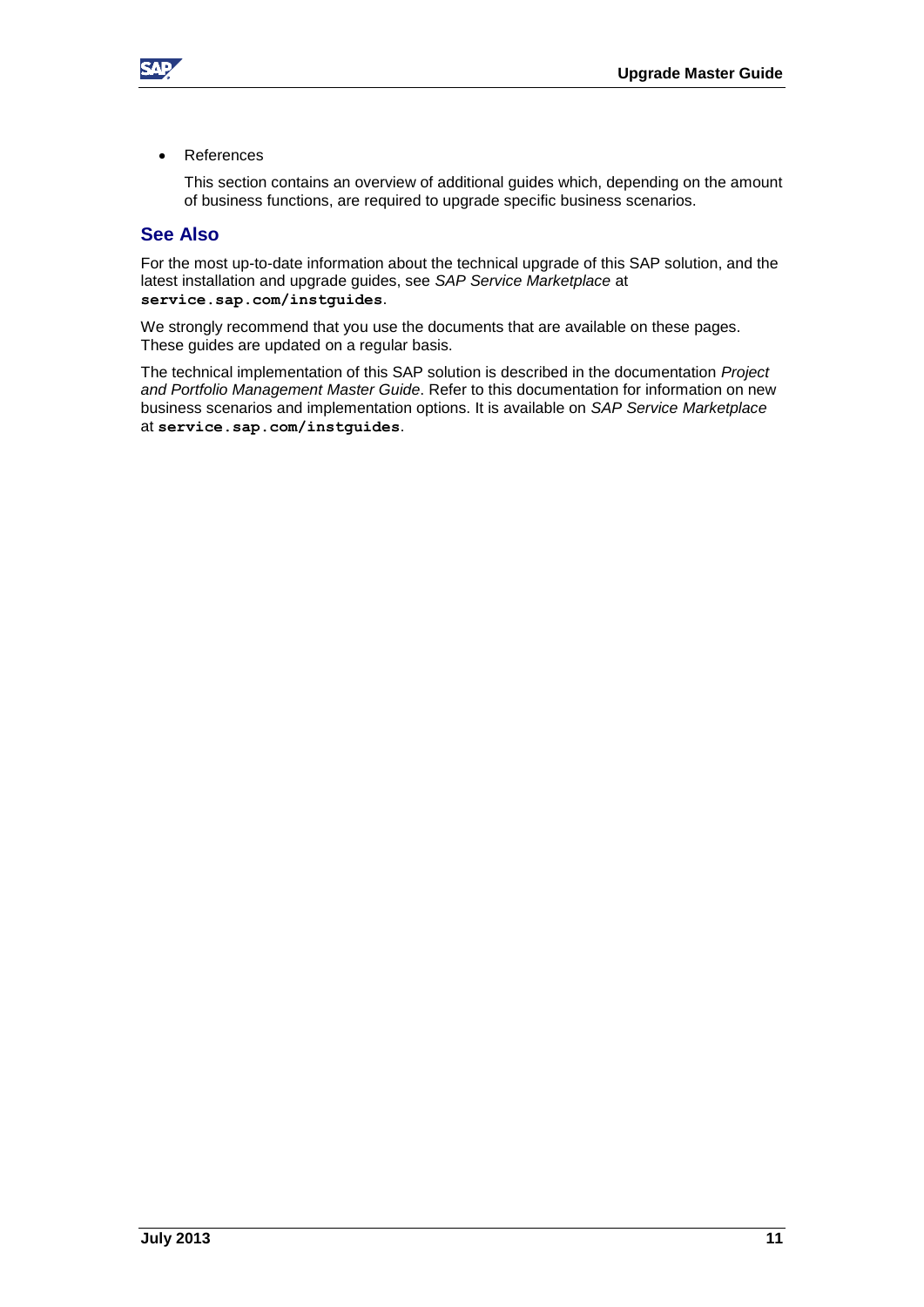

# **1.1 Target Audience**

This documentation contains both high-level information on solution and business scenario level and detailed information. It is therefore intended for decision-makers as well as SAP consultants and SAP system administrators with operating system, database, and SAP system knowledge.

# **1.2 Before You Start**

## **1.2.1 SAP Notes**

You **must** read these SAP Notes **before** you start the upgrade. They contain the most recent information on the upgrade, as well as corrections to the upgrade documentation.

Make sure that you have the up-to-date version of each SAP Note, which you can find in the SAP Service Marketplace at **service.sap.com/notes**.

| <b>SAP Note</b><br><b>Number</b> | <b>Title</b>                                                    | <b>Description</b>                                                                                                      |
|----------------------------------|-----------------------------------------------------------------|-------------------------------------------------------------------------------------------------------------------------|
| 1082562                          | SAP RPM 4.5 Master Note                                         | This note serves as a central note for SAP<br>RPM 4.5.                                                                  |
|                                  |                                                                 | Several other important notes are attached<br>to this note, including those listed below.                               |
| 1075655                          | Installing CPRXRPM 450_700<br>on Basis Release 700              | This note describes how to install the ABAP<br>add-on component CPRXRPM 450_700 on<br>SAP NetWeaver 7.0.                |
| 1075658                          | Upgrading to SAP Basis<br>Release 700 with CPRXRPM<br>450 700   | This note describes how to upgrade the<br>ABAP add-on component CPRXRPM<br>450 700 to run on SAP NetWeaver 7.0.         |
| 427215                           | Overview: Notes on cFolders<br>and cProjects                    |                                                                                                                         |
| 1088160                          | cProjects 4.5 - FAQ Note                                        | Contains frequently asked questions<br>relevant for Collaboration Folders                                               |
| 1377082                          | PPM 5.0: Support package<br>information and notes               | This note contains information and<br>references to other notes about importing<br>Support Packages for CPRXRPM 500_702 |
| 1826383                          | PPM 6.0: Support package<br>information, notes, and<br>schedule | This note contains information and<br>references to other notes about importing<br>Support Packages for CPRXRPM 600_740 |

## **1.2.2 Further Information**

The following list contains links to crucial information in *SAP Service Marketplace* for implementing *Collaboration Folders (cFolders) 4.5*.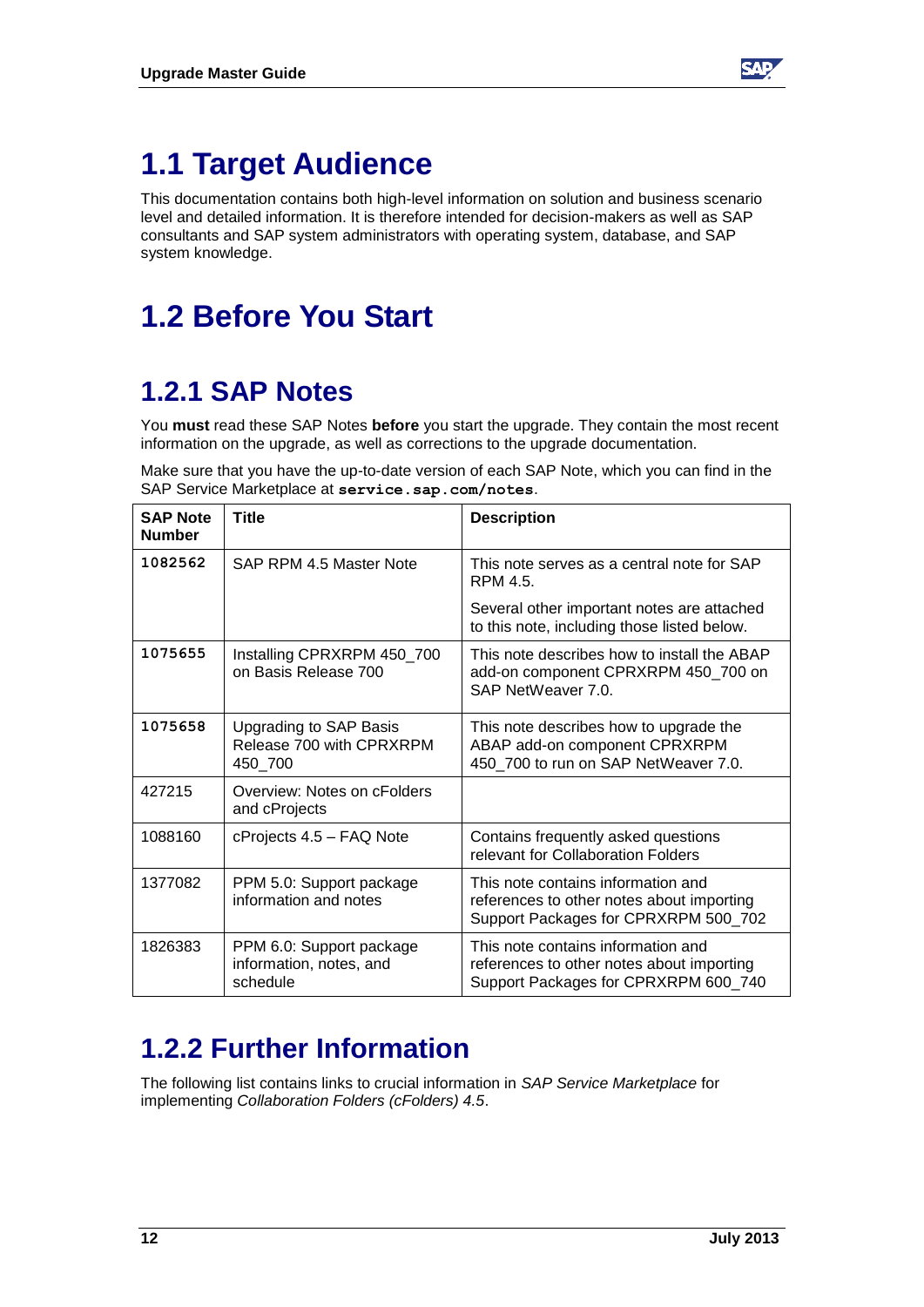

| <b>Description</b>                        | <b>Quick Link</b> |
|-------------------------------------------|-------------------|
| Product availability matrix               | pam               |
| <b>SAP Notes</b>                          | notes             |
| Released platforms                        | platforms         |
| System sizing                             | sizing            |
| Installation documentation                | instquides        |
| Security information for SAP applications | security          |
| Security guides                           | secuityquide      |
| Technical system infrastructure           | ti                |
| Network integration                       | network           |

Please use the following components for creating customer messages in OSS:

| <b>Software Component</b>          | <b>SAPNet Component</b>        |
|------------------------------------|--------------------------------|
| <b>SAP Web Application Server</b>  | BC-JAS                         |
| <b>SAP Content Server</b>          | BC-SRV-KPR-CMS                 |
| Design Collaboration with cFolders | <b>PLM-CFO</b>                 |
| <b>Business Package PPMDC</b>      | EP-PCT-PLM-DCC (cFolders part) |

## **List of Related Documentation**

| <b>Content</b>                                    | Location                                                           |
|---------------------------------------------------|--------------------------------------------------------------------|
| <b>Security Guide</b>                             | SAP Service Marketplace at<br>http://service.sap.com/securityguide |
| <b>Component Installation Note cProject Suite</b> | 1075655                                                            |
| Upgrade Note cProject Suite                       | 1075658                                                            |
| <b>Master Guide cProjects</b>                     | http://service.sap.com/instguides                                  |
| <b>ERP Master Guide</b>                           | http://service.sap.com/instguides                                  |
| <b>ERP Solution Operations Guide</b>              | http://service.sap.com/erp-inst                                    |

## **1.2.3 Checking Integration Features and Restrictions**

Integration features and restrictions is a central tool which provides you with information on available features and restrictions in cross-combination of software releases or software components.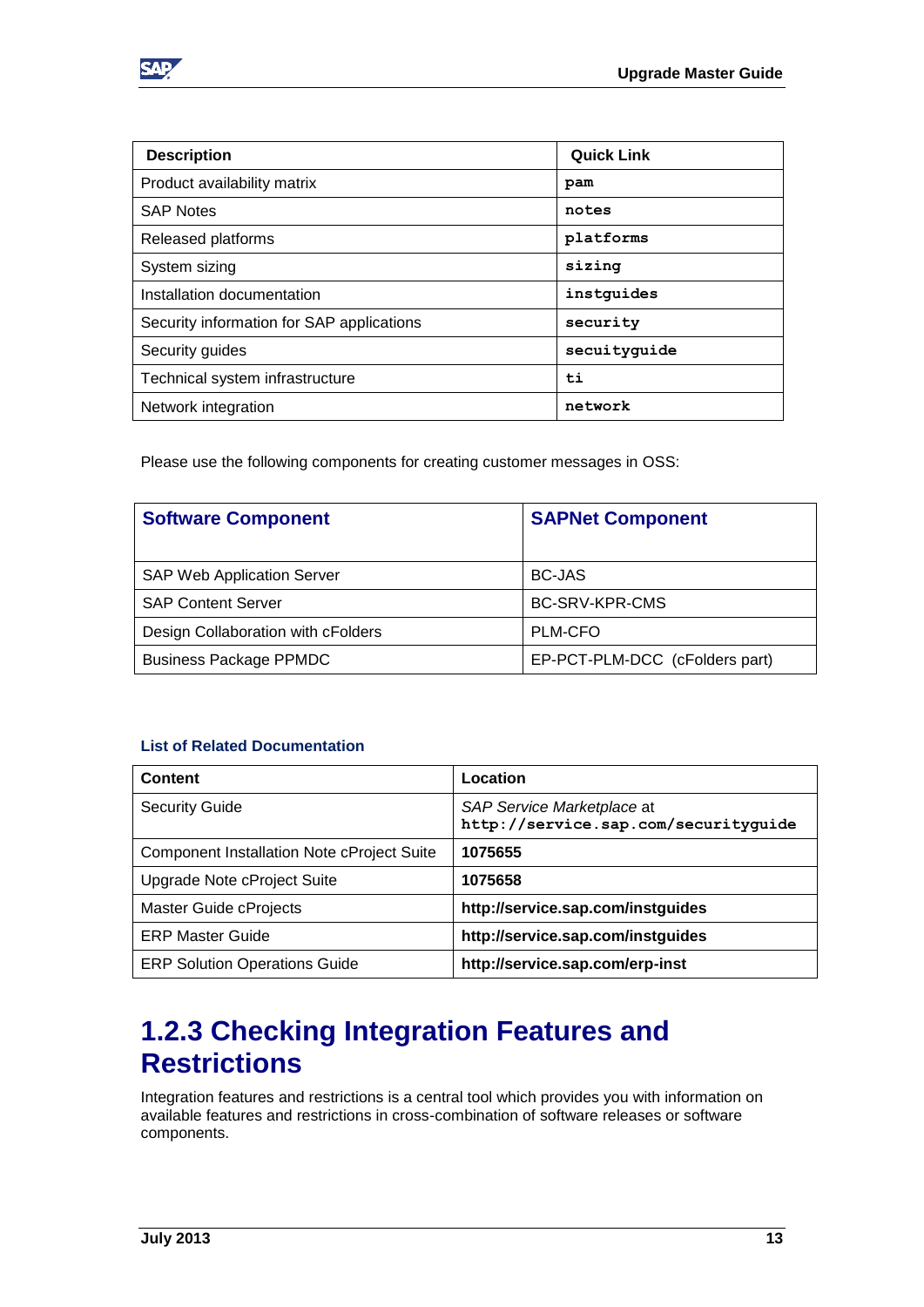

Checking planned combinations of software releases or components beforehand especially makes upgrade projects much easier and effective.

In addition to that, the provided information may also affect your decisions or plans for special combinations of older SAP R/3 releases with newer SAP products.

You can access the tool on *SAP Service Marketplace* at **service.sap.com/ifr**.

## **1.2.4 Performing Backup**

We recommend performing a backup of the Collaboration Folders system data at various points in time during the upgrade and the migration procedure. If there are any issues arising out of upgrade or migration program runs, you can always revert back by playing the corresponding backup file. We recommend backup files of the system data for the following instances in time:

- After you perform the upgrade to cFolders 4.5, and before executing the migration runs on configuration related data in the cFolders 4.5 system.
- After you perform the migration runs on configuration in the cFolders 4.5 system.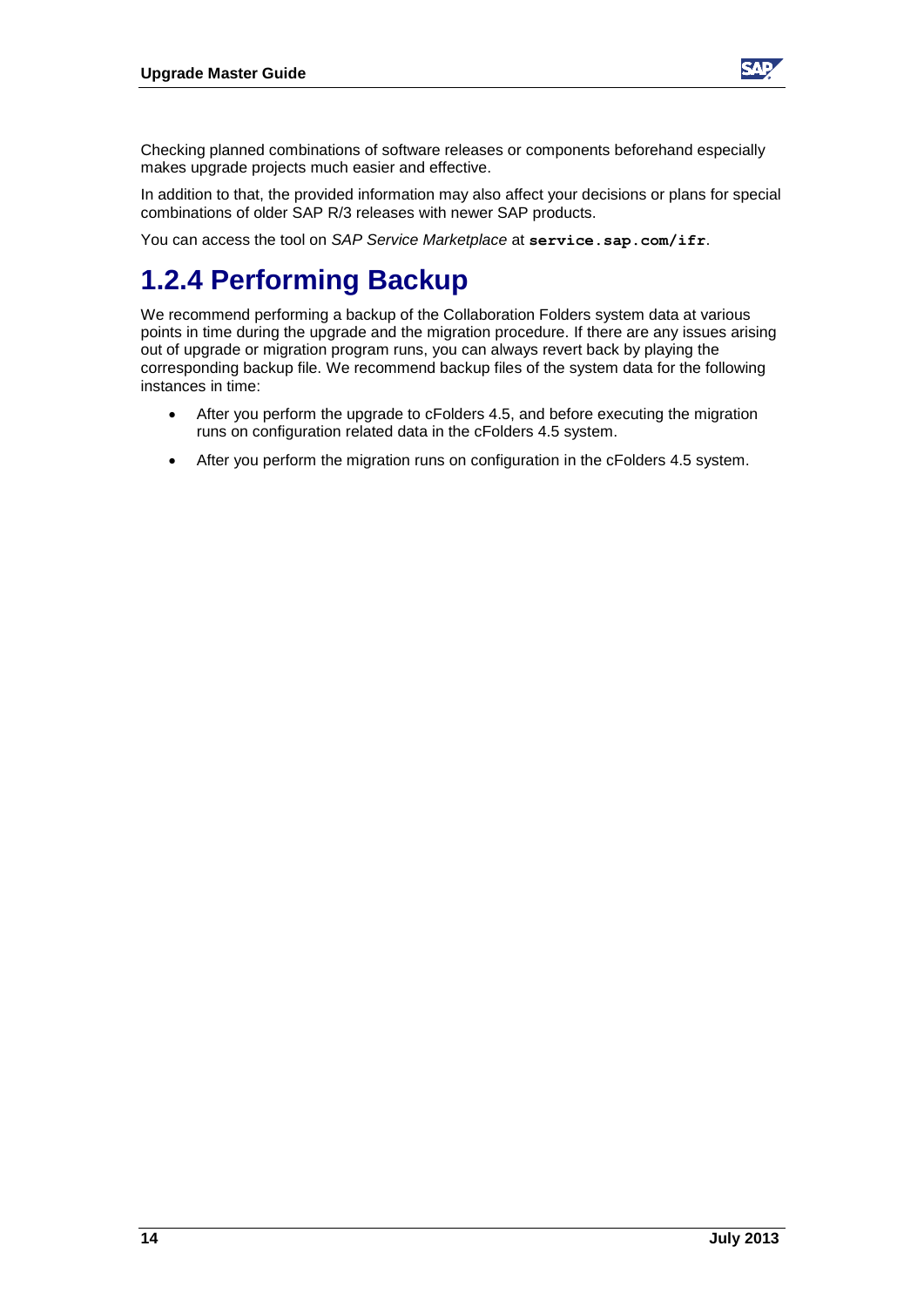

# **2 Solution Overview**

# **2.1 Business Scenario Overview**

Design Collaboration with cFolders (cFolders):

The technical implementation depends on the system landscape and in particular on the security policy of your enterprise.

SAP supports the following installation variants:

- Installation of cFolders within the intranet. This installation should be chosen if cFolders applications are being used for internal collaboration only. All participants in the collaboration must have access to the company's internal network within the firewall.
- Installation of cFolders outside the intranet (usually DMZ/demilitarized zone). This installation is not recommended by SAP due to security reasons. Choose this scenario if cFolders applications should primarily be available to external collaboration partners.
- Installation of cFolders outside the intranet (usually demilitarized zone (DMZ)) and Project Management within the intranet. This scenario is highly recommended by SAP. This installation should be chosen if Project Management is being used for internal project management and cFolders for secure collaboration with external partners.



In addition to a stand-alone installation on SAP NetWeaver, the following installation variants are possible:

 cFolders 4.5 can be installed on SRM Server 7.0. and SAP SCM Server 7.0. In this case, cFolders should be called from outside the intranet via the SAP Web dispatcher installed in the DMZ.

For more information, see the Master Guide for SAP ERP 6.0 on SAP Service Marketplace at service.sap.com/erp-inst >SAP Business Suite Solutions > SAP ERP > SAP ERP 6.0 > Installation > Master Guide for SAP ERP 6.0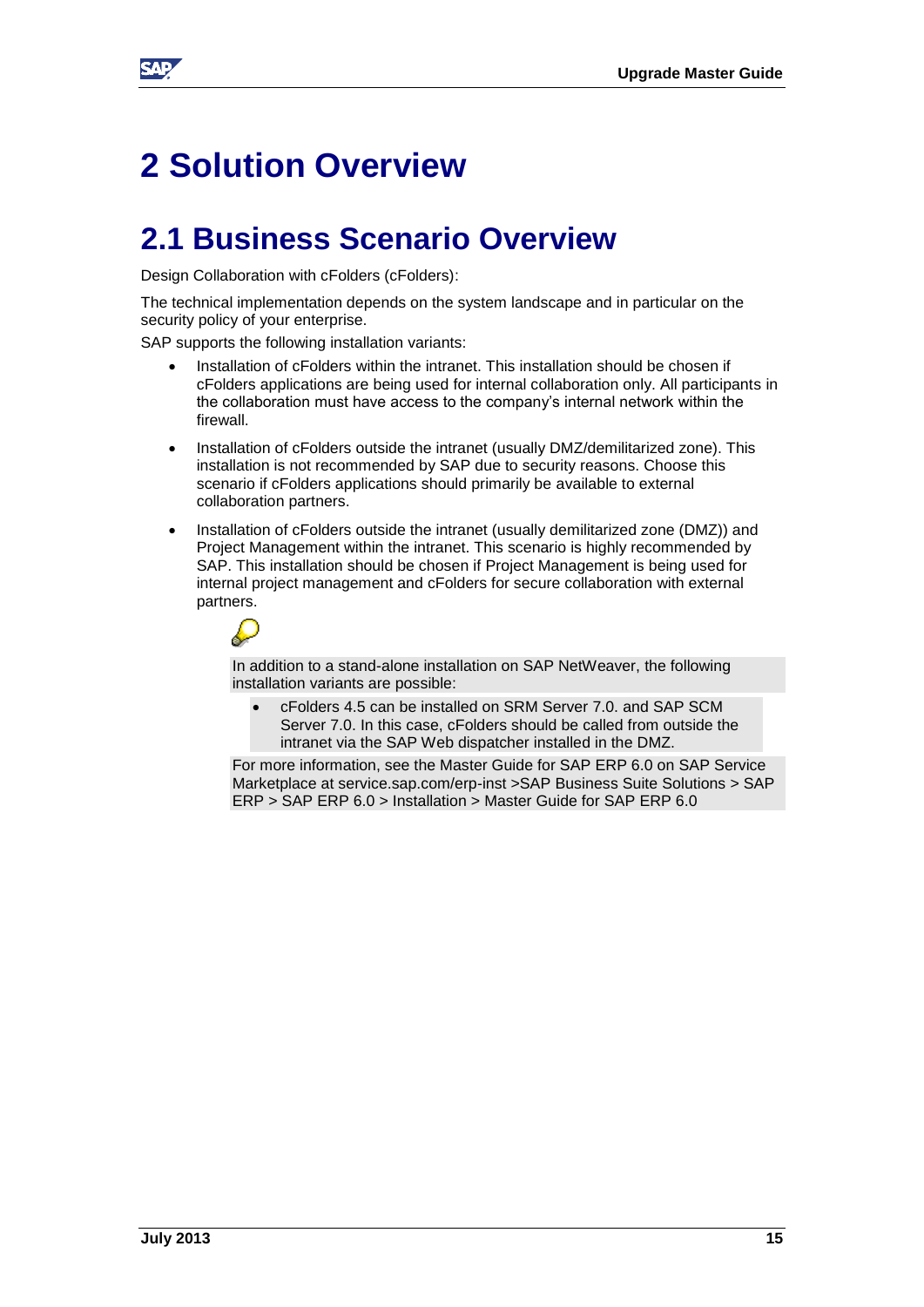

## **2.2 Upgrade Path**

If you are upgrading to cProject Suite 4.5 (Including cFolders 4.5), an upgrade is supported from the following system combinations:

- cProject Suite 4.0 on SAP NetWeaver 7.0 (formerly known as SAP NetWeaver 2004s) standalone or on CRM 5.0 or on ERP 6.0
- If you are using cProjects and SAP RPM together (cProjects 4.0 and SAP RPM 4.0), you have to upgrade both of them at the same time. For more information about the upgrade of SAP xRPM, see the Upgrade Master Guides for SAP xRPM on SAP Service Marketplace at **service.sap.com/instguides** under *SAP xApps* -> *SAP xApp Resource and Portfolio Management* -> *SAP RPM*.

## **2.3 Software Component Matrix**

The software component matrix lists all required and optional components and specifies the minimum release of each component.

For more information, see the *Project and Portfolio Management Master Guide* on *SAP Service Marketplace* at **service.sap.com/instguides** *SAP xApps SAP xApp Resource and Portfolio Management SAP RPM 4.5*.

| <b>Software Component</b>                                                        | cFolders                                                  |
|----------------------------------------------------------------------------------|-----------------------------------------------------------|
| CPRXRPM 450_700 (SAP Portfolio and<br><b>Project Management, cFolders (ABAP)</b> | X                                                         |
| SAP NetWeaver 7.0 SP13                                                           | X                                                         |
|                                                                                  | SAP NetWeaver System with usage types<br>AS-ABAP          |
| <b>SAP GUI</b>                                                                   | X<br>7.00                                                 |
| <b>SAP Content Server</b>                                                        | (x)                                                       |
|                                                                                  | Must correspond to interface version 0045<br>or 0046      |
| SAP R/3 or ECC                                                                   | (x)                                                       |
|                                                                                  | 4.6B or higher */**                                       |
| <b>SRM Server</b>                                                                | (x)                                                       |
|                                                                                  | 7.0                                                       |
| <b>SCM Server</b>                                                                | (x)                                                       |
|                                                                                  | 7.0                                                       |
| XI (for integration with SRM)                                                    | (x)                                                       |
|                                                                                  | 7.0                                                       |
| <b>ECL Viewer</b>                                                                | (x)                                                       |
| (See the information on page 22)                                                 | 5.1.2 (To be installed on each front end, if<br>required) |

Key:  $X =$  mandatory  $(X) =$  optional - =not part of the application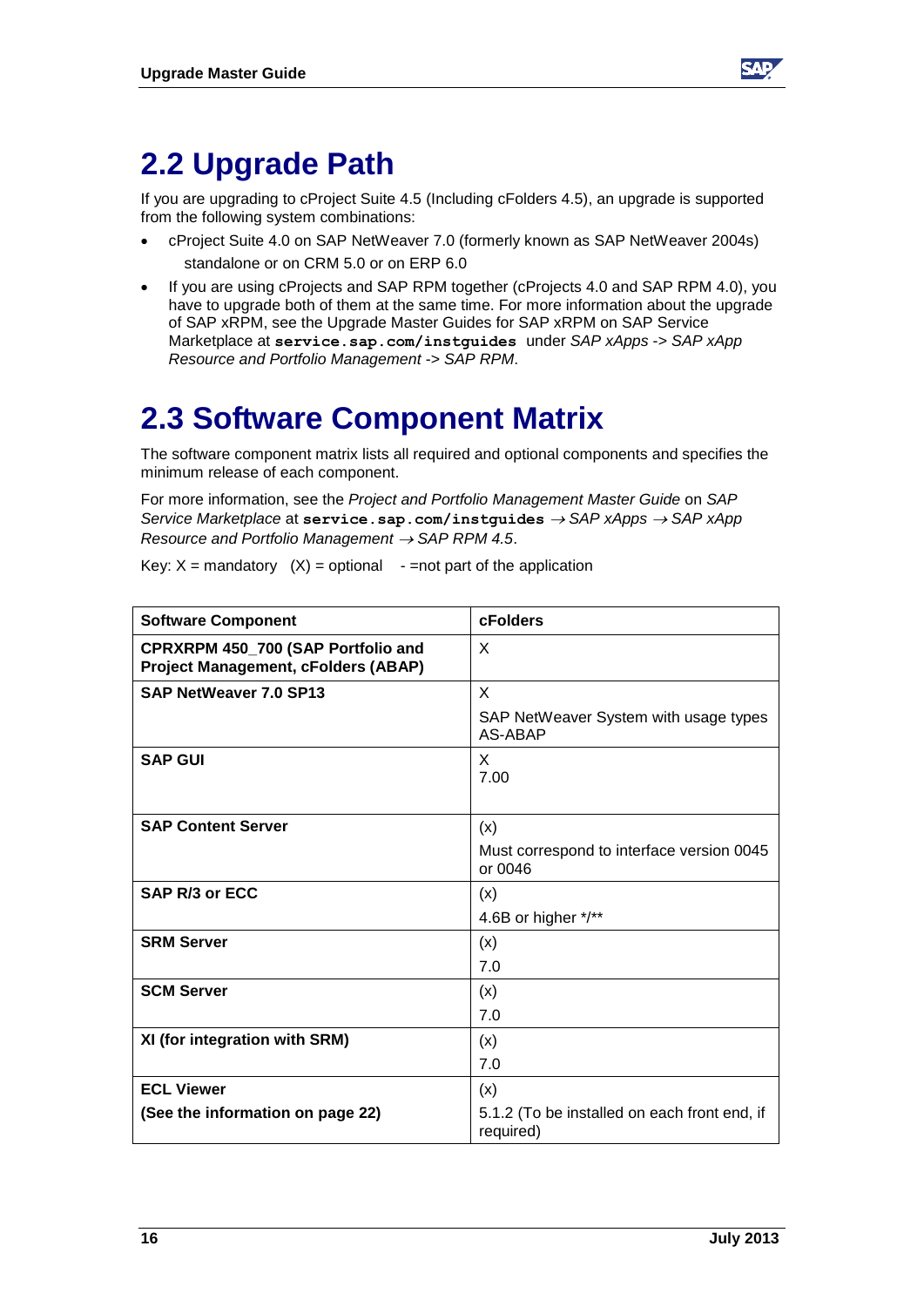

| <b>Text Retrieval and Information Extraction</b><br>(TREX)                                                 | (x) |
|------------------------------------------------------------------------------------------------------------|-----|
|                                                                                                            | 7.0 |
| <b>SAP NetWeaver Portal Drive (for</b>                                                                     | (x) |
| integration with WebDAV)                                                                                   | 4.4 |
| <b>MS Internet Explorer</b>                                                                                | x   |
|                                                                                                            | 6.0 |
| <b>Business Package for Project Portfolio</b><br><b>Management and Design Collaboration</b><br>(PPMDC) 4.5 | (x) |
| <b>SAP Enterprise Portal 7.0</b>                                                                           | (X  |

\* System requirements for transactions CFI01 and CFE01 (documents only):

### **SAP R/3 4.6C or higher (back-end system)**

\*\* System requirements for transactions CFI02 and CFE02 (documents, materials, and bills of material):

**SAP R/3 Release 4.6C SP33 or higher (back-end system) and SAP Note 546617.**

### **SAP R/3 Plug-In 2004.1**

\*\* System requirements for transactions CFI03 and CFE03 (documents, materials, bills of material and IPPE objects):

### **SAP IS-ERP 2005**

Please note that some functions are only available as of PI 2004.1, SP10, for example the Reference Designator or BAdI CFX\_BI\_EXPORT.

For the Reference Designator you need to install SAP notes 844461 und 817588, which are available as of 4.70.

We recommend using transactions CFI01 and CFE01 only if your system does not fulfill the requirements for transactions CFI02 and CFE02.

# **2.4 Minimal System Landscape**

We strongly recommend that you use a minimal system landscape for test and demo purposes only. For performance, scalability, high availability, and security reasons, do not use a minimal system landscape as your productive landscape. For information on creating productive system landscapes, see the SAP Service Marketplace at **service.sap.com/ti.**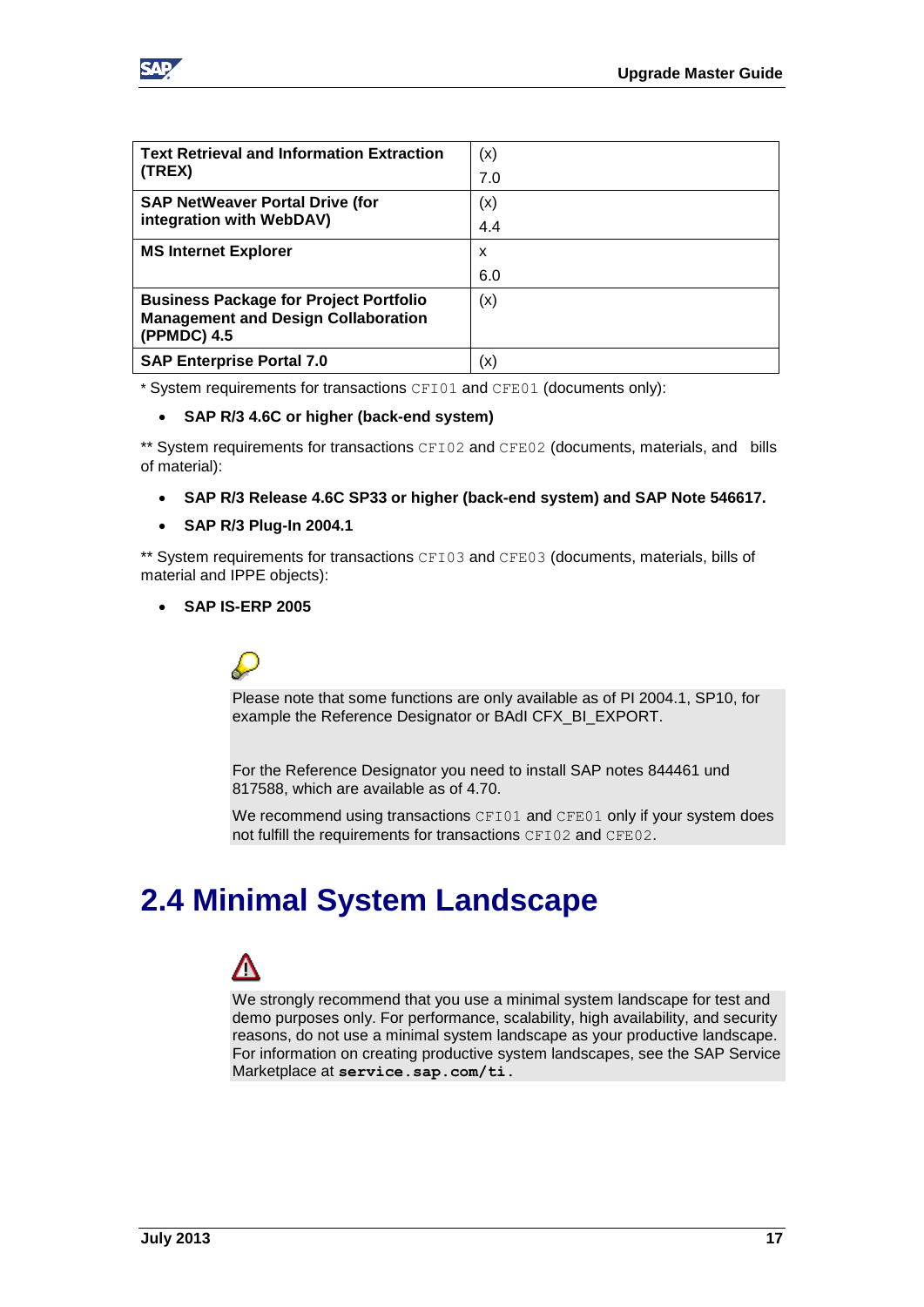

# **2.5 Technical Issues**

## **WebDAV Interface**

cFolders offers a *Web-Based Distributed Authoring and Versioning interface* (*WebDAV interface*) that enables you to manage cProject Suite documents via WebDAV-enabled applications. For example, you can use the WebDAV interface to connect SAP Knowledge Management to the Project Management and cFolders repositories.

SAP NetWeaver provides a standard WebDAV client (SAP NetWeaver Portal Drive) which emulates a new hard drive mapped to the Project Management and cFolders structures. This technology is available since cProject Suite 4.0.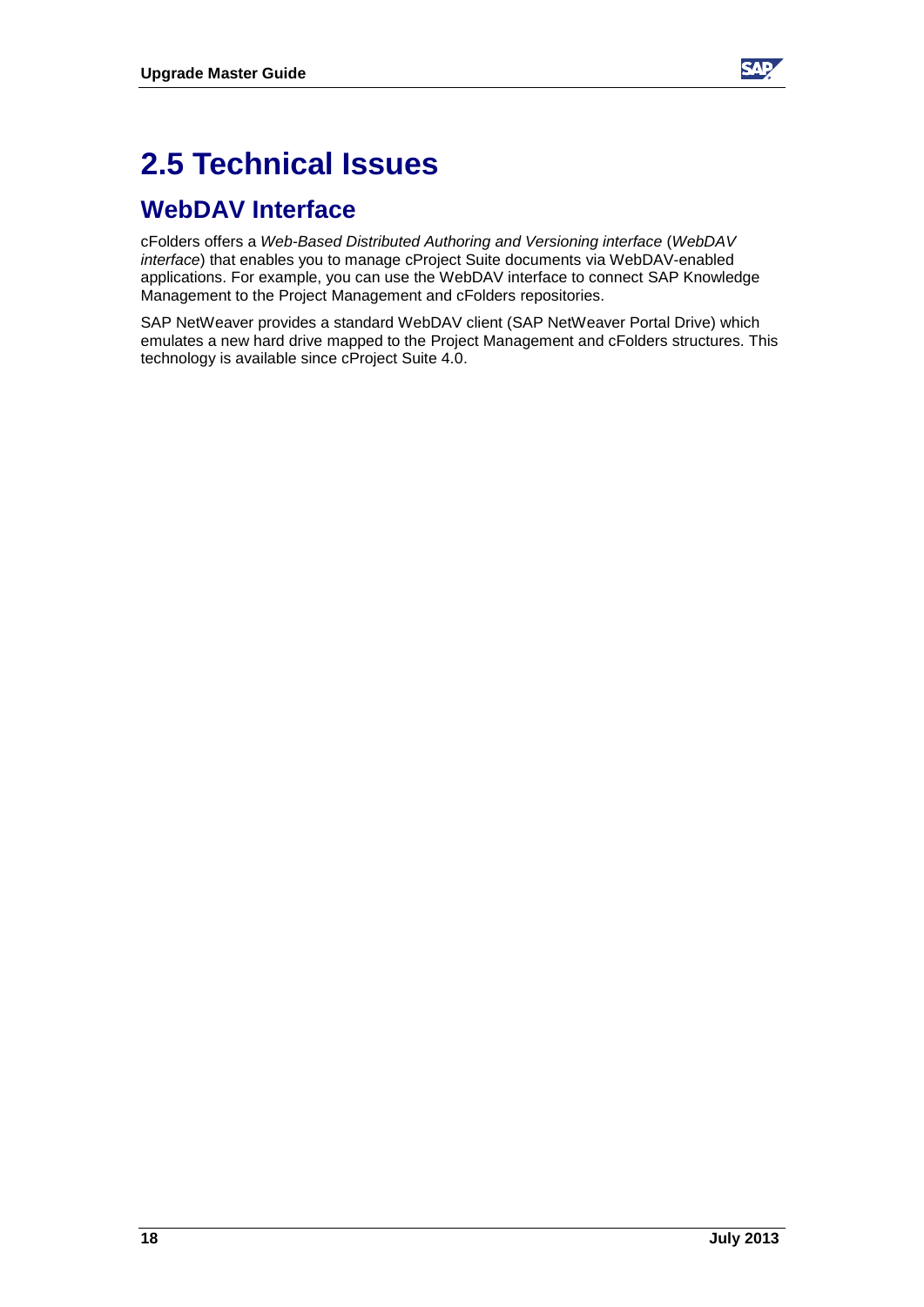

# **3 Upgrade**

## **3.1. Technical System Landscape**

The following graphics provide an overview of the technical infrastructure of *Design Collaboration (cFolders).*



For more information about the use of cFolders in an extranet scenario, see the *cFolders Security Guide*.

## **Variant A**



## **Variant B**

In addition, you can run cFolders 4.50 on SAP ECC 6.00.

For more information about the use of cFolders in an extranet scenario, see the *cFolders Security Guide*.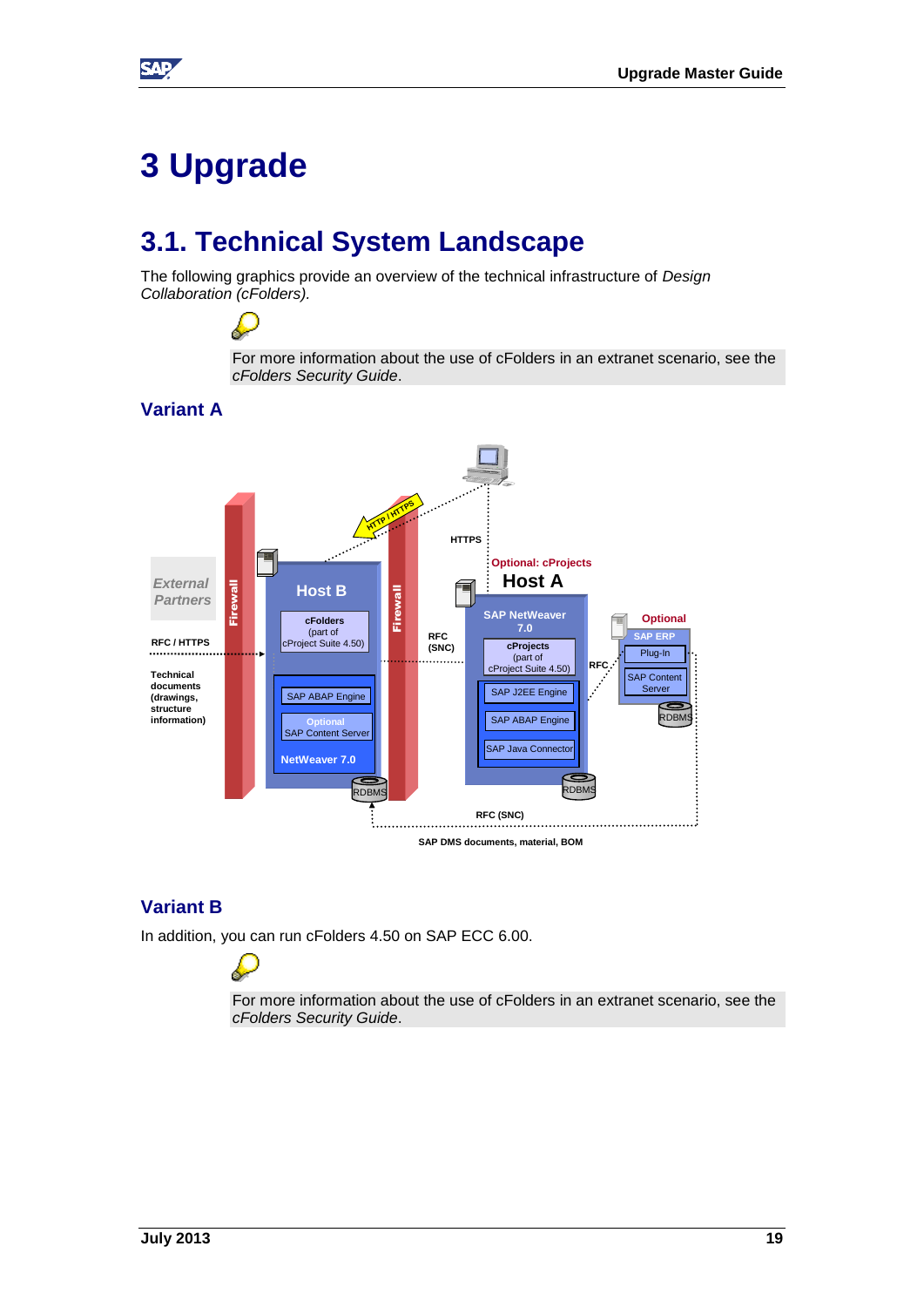



## **3.2 Mandatory Components**

## **Installation Variant A**

## **SAP NetWeaver 7.0**

cProject Suite is installed as an add-on on SAP NetWeaver 7.0.

## Λ

**Do not install SAP NetWeaver 7.0 on Windows NT 4.0.** For more detailed information about the released platforms, see SAP Service Marketplace: **http://service.sap.com/platforms**

## **cProject Suite 4.50**

cProject Suite 4.50 is an add-on that must be installed on the SAP Web Application Server. cProject Suite 4.50 includes two applications:

- cProjects: A project management application
- cFolders: A collaboration platform



For more detailed information about the upgrade of cProject Suite 4.50, see **SAP Note 1075655.**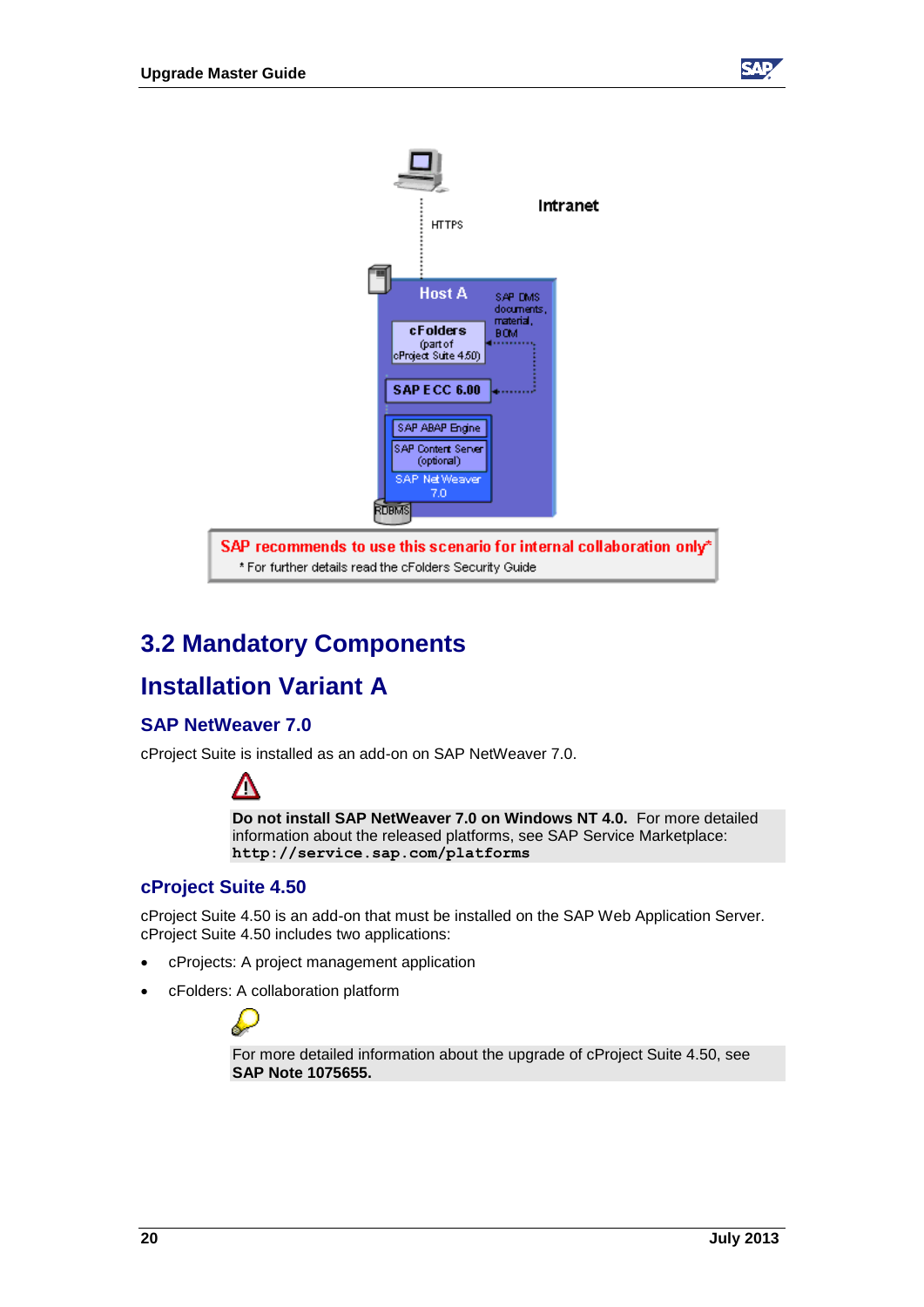

## **Installation Variant B**

### *SAP NetWeaver 7.0*



Do not install SAP NetWeaver 7.0 on Windows NT 4.0. For more information about the released platforms, see SAP Service Marketplace at **service.sap.com/platforms**.

### *SAP ECC 6.00*

ECC 6.00 is installed as an add-on on SAP NetWeaver 7.0.

### *cProject Suite 4.50*

cProject Suite 4.50 is an add-on that can be installed on SAP ECC 6.00.

cProject Suite 4.50 includes two applications:

cFolders – a collaboration platform

cProjects – a project management application



For more information about the installation of cProject Suite 4.50, see SAP Note 1075655.

## **3.3 Optional Components**

## **Installation Variant A**

## **SAP R/3 4.6C or Higher**

You can use SAP R/3 to create object links to business objects, such as documents, material masters, or purchase order items.

System requirements for transactions CFI01 and CFE01 (documents only):

### **SAP R/3 4.6C or higher (back-end system)**

System requirements for transactions CFI02 and CFE02 (documents, materials, and bills of material):

- **SAP R/3 Release 4.6C SP33 or higher (back-end system). See SAP Note 546617.**
- **SAP R/3 Plug-In 2002.2**



We recommend that you use transactions CFI01 and CFE01 only if your system does not fulfill the requirements for transactions CFI02 and CFE02.

\*\* System requirements for transactions CFI03 and CFE03 (documents, materials, bills of material and IPPE objects):

**SAP IS-ERP 2005**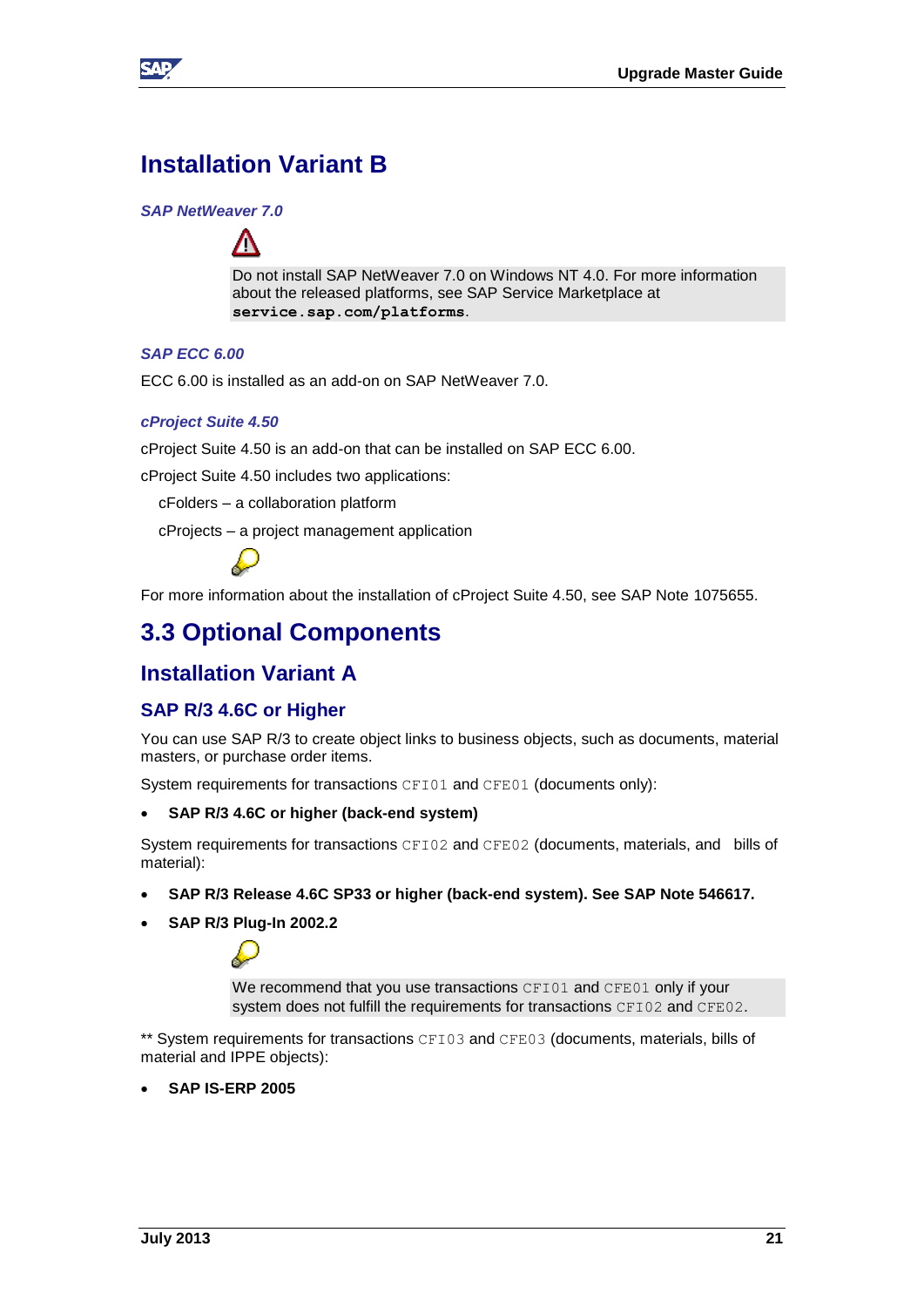

Please note that some functions are only available as of PI 2004.1, for example the Reference Designator or BAdI CFX\_BI\_EXPORT.

For the Reference Designator you need to install SAP notes 844461 und 817588, which are available as of 4.70.

We recommend using transactions CFI01 and CFE01 only if your system does not fulfill the requirements for transactions CFI02 and CFE02.

## **R/3 Plug-In 2004.1 SP01**

An R/3 plug-in must be installed on the R/3 system. It is a mandatory component if an R/3 system is used, that is older than ERP 2005

## **SAP Content Server**

You can use the SAP Content Server for storing documents. The Content Server must correspond to interface version 0045 or 0046; we recommend that you use version 0046.

If no SAP Content Server is available, documents are stored in WAS 6.40.

## <span id="page-21-0"></span>**ECL Viewer 5.1.2**

You can use ECL Viewer 5.1.2 for visualizing documents within cFolders.



Note that the older version 3.11 is no longer supported.

Perform the following steps to download the new ECL Viewer 5.1.2 from the SAP Service Marketplace:

- 1. Goto <http://service.sap.com/plm>
- 2. Switch to *Life Cycle Data Management Integration Visualization of Product Knowledge Media Center*.
- 3. Download the ECL Viewer zip file to your local hard drive (right mouse-click on *document download* icon).
- 4. Open the zip file and run the Setup.exe file. Ensure that all other applications are closed before starting the application.

For further information, see SAP note 809922.

## **TREX 7.0**

You can use TREX 7.0 for full text search functions. Note that search functions for Knowledge Provider documents are not currently supported in Unicode environments.

## **Business Package for Projects, Portfolio Management, and Design Collaboration**

You can use cFolders within the *Business Package for Projects, Portfolio Management, and Design Collaboration 4.5*.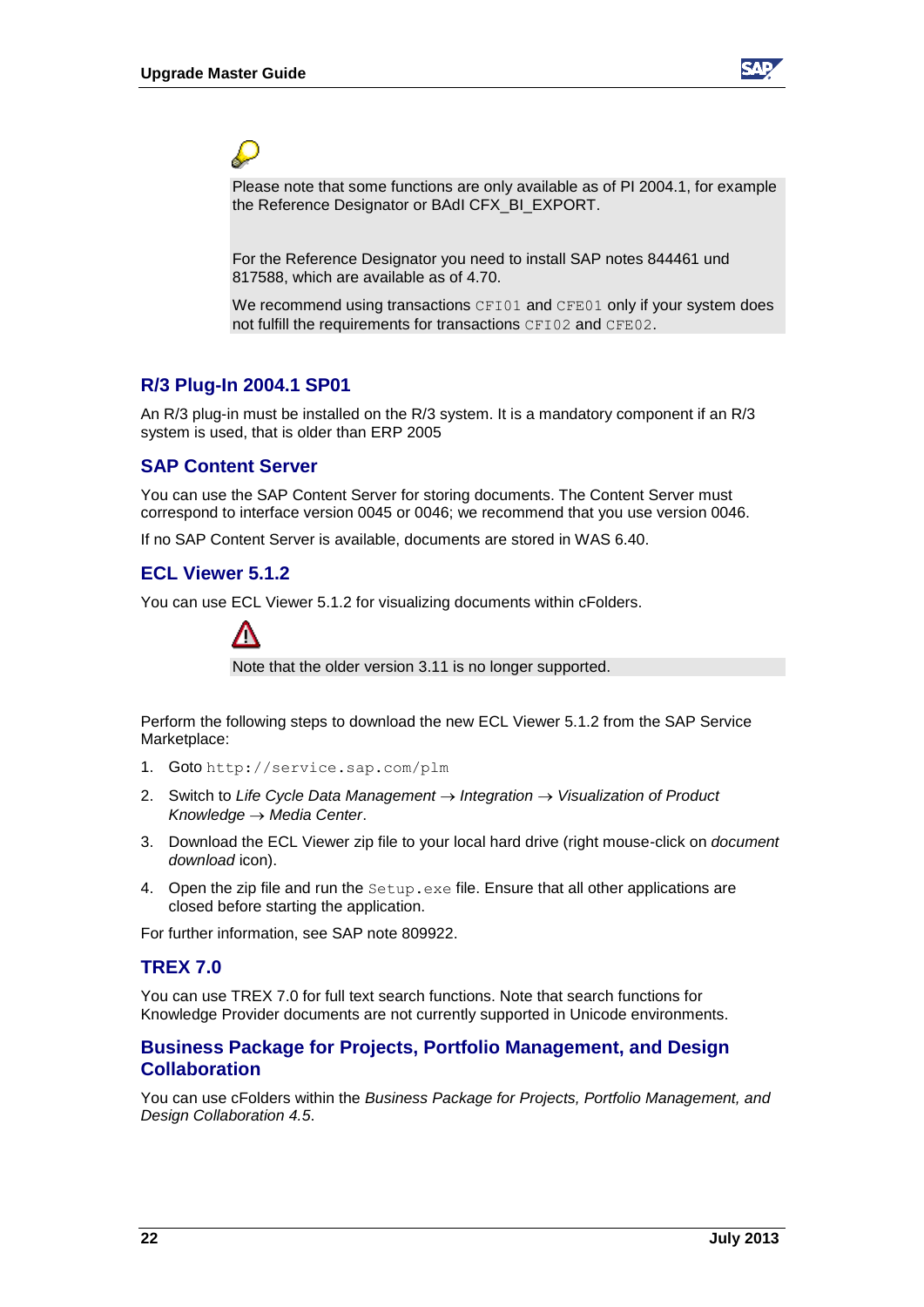

## **Installation Variant B**

**System Requirements for Transactions CFI03 and CFE03**

**(Documents, Materials, Bills of Material, and IPPE Objects):**

SAP IS-ERP 2005



Some functions such as the Reference Designator or BAdI CFX\_BI\_EXPORT are only available as of PI 2004.1.

For the Reference Designator, see SAP Notes **844461** and **817588**, which are available as of 4.70.

## **R/3 Plug-In 2004.1 SP01**

You must install an R/3 plug-in on the R/3 system. If the SAP system is older than ERP 2005, this is mandatory.

## **BI Content**

You can use BI Content in SAP NetWeaver 7.0 as of BI Content Add-On 3 (7.0´.3) SP06 for additional evaluations. BI Content contains predefined evaluations and reports.

## **SAP Content Server**

You can use the SAP Content Server for storing documents. It must correspond to interface version 0045 or 0046; SAP recommends that you use version 0046.

If no SAP Content Server is available, documents are stored on SAP Web AS 6.40.

## **ECL Viewer 5.1.2**

You can use ECL Viewer 5.1.2 for visualizing documents within cFolders.



Version 3.11 and older versions are not supported.

To download the new ECL Viewer 5.1.2 from the SAP Service Marketplace, perform the following steps:

Go to **service.sap.com/plm**.

Choose *Life Cycle Data Management Integration Visualization of Product Knowledge Media Center*.

Download the ECL Viewer zip file to your local hard drive (click on the *document download* icon with the secondary mouse button).

Open the zip file and run the Setup.exe file. Close all other applications before starting the application.

## **TREX 7.0**

You can use TREX 7.0 for full text search functions.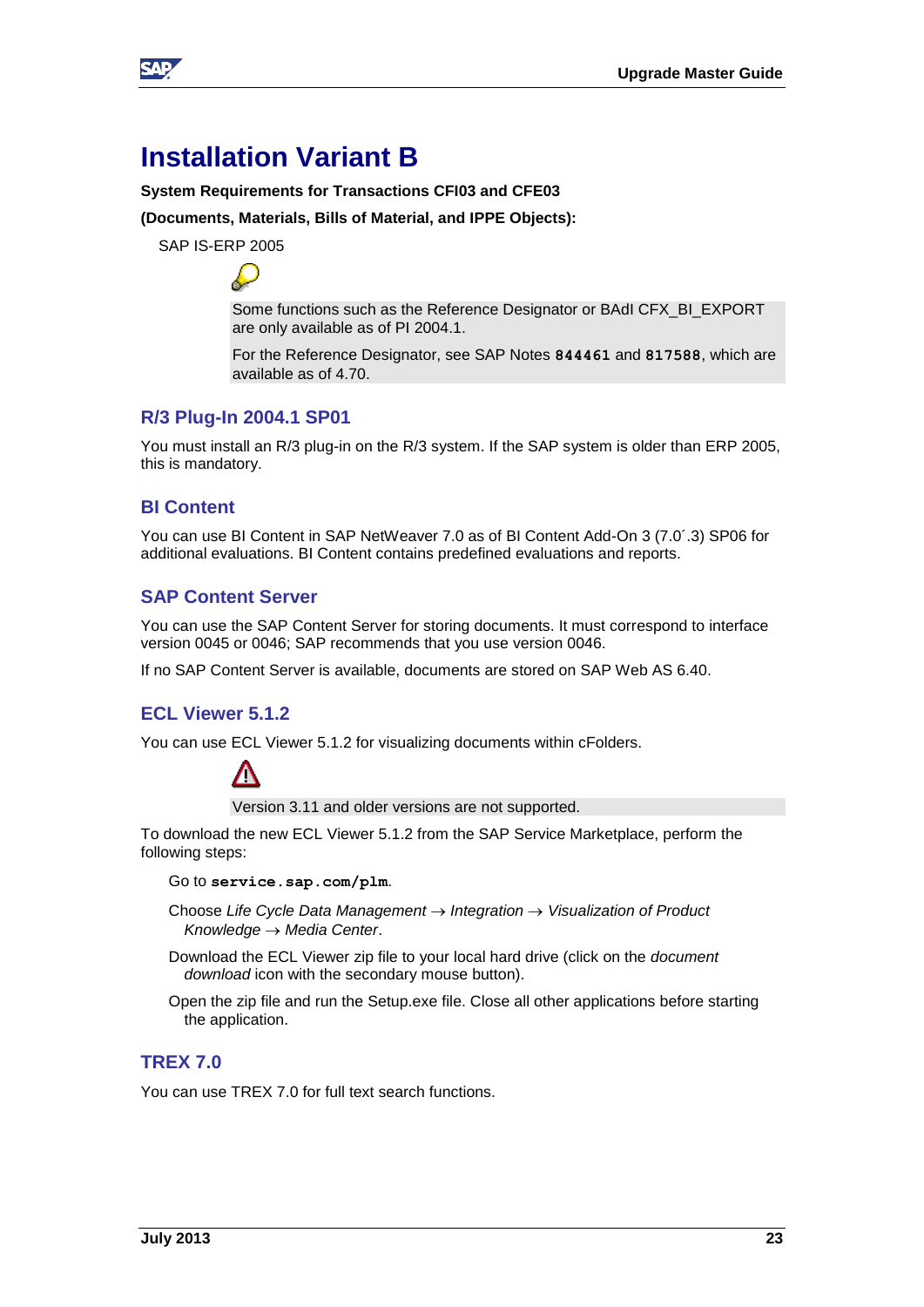

Search functions for Knowledge Provider documents are currently not supported in Unicode environments.

## **Business Package for PPMDC 4.5**

You can use cFolders within the *Business Package for Projects, Portfolio Management, and Design Collaboration (PPMDC)*.

## **3.2.2 Upgrade Sequence**

| No. | <b>Action</b>                                                                                                                                                                                                      | <b>Remarks and subsequent steps</b>                                                                                                                                                                                                                                                                                                                                                                                                                                                                                                                                                                                      |
|-----|--------------------------------------------------------------------------------------------------------------------------------------------------------------------------------------------------------------------|--------------------------------------------------------------------------------------------------------------------------------------------------------------------------------------------------------------------------------------------------------------------------------------------------------------------------------------------------------------------------------------------------------------------------------------------------------------------------------------------------------------------------------------------------------------------------------------------------------------------------|
|     | [Corresponding Documentation]                                                                                                                                                                                      | [Corresponding Documentation]                                                                                                                                                                                                                                                                                                                                                                                                                                                                                                                                                                                            |
| 1.  | Optional: Upgrade to SAP ECC 6.0                                                                                                                                                                                   |                                                                                                                                                                                                                                                                                                                                                                                                                                                                                                                                                                                                                          |
|     | [ECC 6.0 Upgrade Guide: < Operating<br>System>]                                                                                                                                                                    |                                                                                                                                                                                                                                                                                                                                                                                                                                                                                                                                                                                                                          |
| 2.  | Upgrade to cProject Suite 4.5 either on a<br>dedicated SAP NetWeaver Server or on the<br>SAP NetWeaver system of the SAP ECC<br>system (see SAP Note 1075655)<br>For upgrade information, see SAP Note<br>1075655. | SAP cProject Suite 4.5 includes two<br>applications:<br>cProjects: A project management<br>application<br>cFolders: A collaboration platform.<br>$\bullet$<br>CPRXRPM 450_700 (technical name<br>for the cProject Suite component) is an<br>add-on for SAP NetWeaver 7.0.<br>If you are implementing cProject Suite<br>for the first time or, in particular, if you<br>only want to use the cProjects<br>application, we recommend to install the<br>application on the SAP NetWeaver<br>system of the SAP ECC system.<br>However, if you were<br>operating cProject Suite<br>separately from your<br>ERP system and you |
|     |                                                                                                                                                                                                                    | plan to upgrade both<br>systems to SAP ERP<br>6.0, be aware that you<br>cannot merge these two<br>systems into one. You<br>must continue to run<br>both systems<br>separately.                                                                                                                                                                                                                                                                                                                                                                                                                                           |
| 3.  | Optional: Install a WebDAV Client (for<br>example Xythos)                                                                                                                                                          |                                                                                                                                                                                                                                                                                                                                                                                                                                                                                                                                                                                                                          |
| 4.  | Optional: Install SAP Enterprise Portal 7.0                                                                                                                                                                        | See                                                                                                                                                                                                                                                                                                                                                                                                                                                                                                                                                                                                                      |
|     | [Component Installation Guide SAP                                                                                                                                                                                  | service.sap.com/nw04installat<br>$\text{ion} \rightarrow$ Installation $\rightarrow$ SAP EP                                                                                                                                                                                                                                                                                                                                                                                                                                                                                                                              |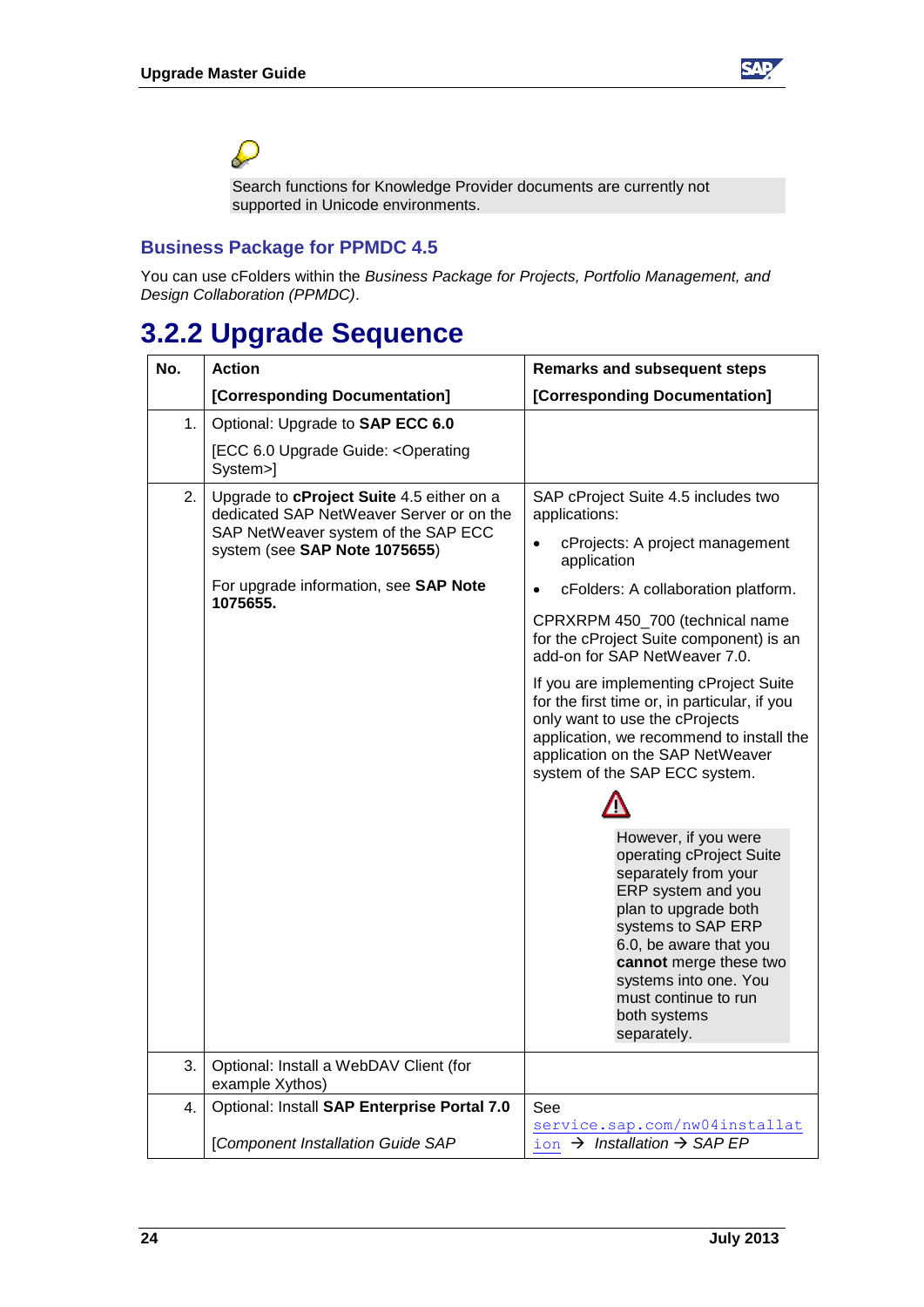

|    | <b>Enterprise Portall</b>                                                                                                                                          |                                                                                  |
|----|--------------------------------------------------------------------------------------------------------------------------------------------------------------------|----------------------------------------------------------------------------------|
| 5. | Optional: Import Business Package for<br>Projects, Portfolio Management, and Design<br>Collaboration (PPMDC), depending on the<br>processes you want to implement. | BPs can be downloaded from SAP<br>Service Marketplace at<br>service.sap.com/swdc |
|    | [For general information on Portal content,<br>See service.sap.com/ep-content]                                                                                     |                                                                                  |

## **3.2.3 Post-Upgrade Activities**

- Install version 6.0 of the ECL Viewer and SUN Java Virtual Machine 1.4. For further information see SAP note 809922.
- The integration with the Microsoft® Windows File Explorer has been replaced by the integration with a WebDAV Client. In order to be able to use this, you have to perform the following steps:
	- a. Install a WebDAV client.

Please note that this client needs to be installed for each user individually.

- b. Carrry out the necessary Customizing steps in the customizing for Collaboration Projects.
- c. Link the WebDAV client with the appropriate cProjects object.